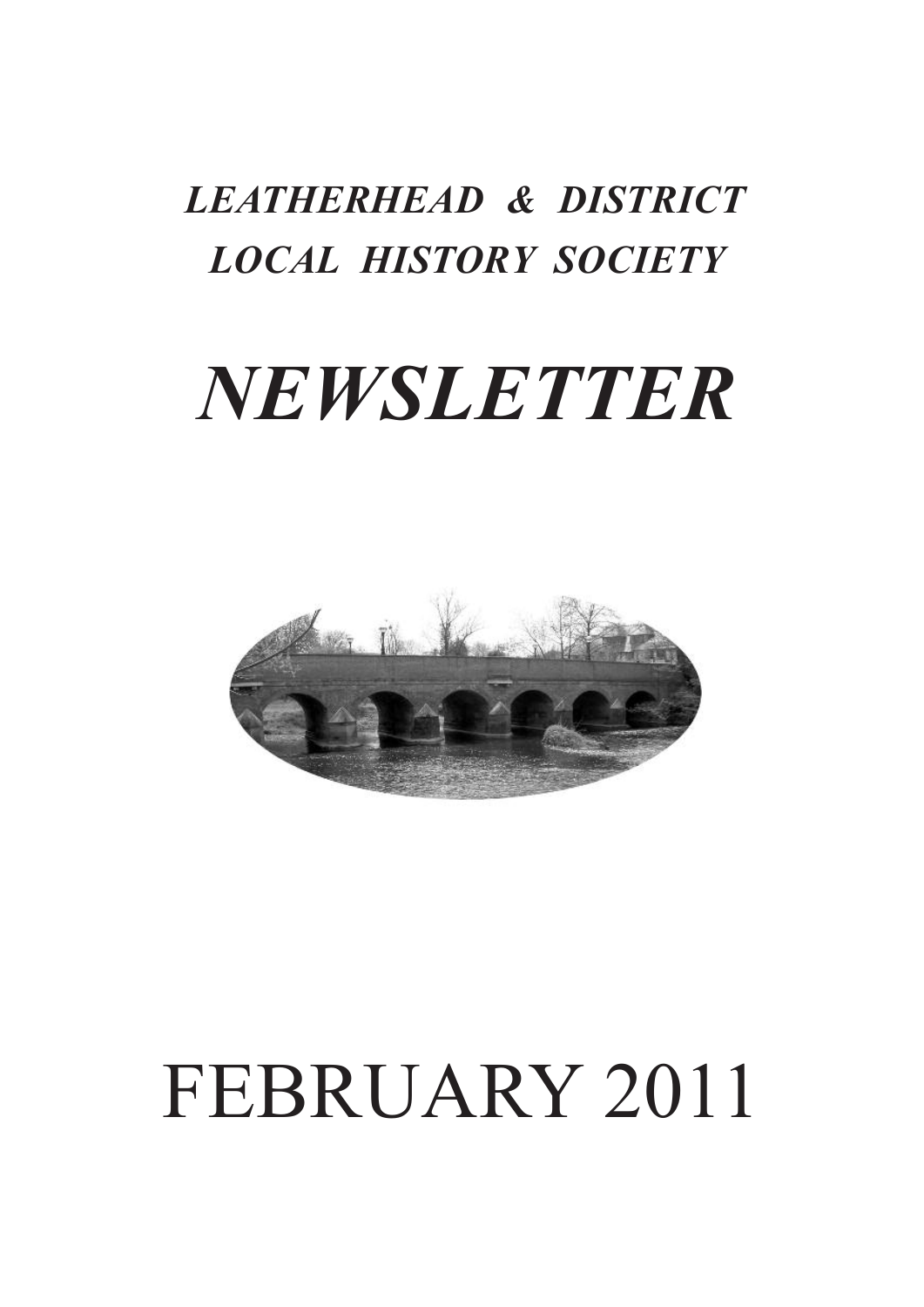# **LEATHERHEAD & DISTRICT LOCAL HISTORY SOCIETY**

Registered Charity No. 802409

**Hampton Cottage, 64 Church Street, LEATHERHEAD, Surrey, KT22 8DP Telephone: 01372 386348**

**staff@lheadmuseum.plus.com**

**Web site: www.leatherheadlocalhistory.org.uk**

**PRESIDENT : Gordon Knowles 01372 458396**

| <b>CHAIRMAN</b>      | <b>SECRETARY</b>            | <b>TREASURER</b>       |
|----------------------|-----------------------------|------------------------|
| <b>David Hartley</b> | <b>Vivien Hollingsworth</b> | <b>David Lokkerbol</b> |
| 01372 377839         | 01372 801357                | 01372 375756           |

The Society meets on the third Friday of the month at the Letherhead Institute between September and May.

For details - see programme in the Newsletter

### **2011 Membership Subscriptions**

| Ordinary $£18.00$ | Associate $£6.00$ |  |  | Junior (under $18$ ) $\pounds1.00$ |
|-------------------|-------------------|--|--|------------------------------------|
|-------------------|-------------------|--|--|------------------------------------|

**MEMBERSHIP SECRETARY David Wall 01372 374773**

**The Museum** is open at the following times

Thursdays and Fridays .. 1.00pm to 4.00pm Saturdays ..10.00am to 4.00pm

| (Vacancy) | 01372 386348 |
|-----------|--------------|
|           |              |

**The Friends of Leatherhead Museum** support the Society's work on behalf of the Museum

| <b>CHAIRMAN</b> | <b>Fred Mevnen</b> | 01372 372930 |
|-----------------|--------------------|--------------|
|-----------------|--------------------|--------------|

**The Library** at The Letherhead Institute is open on Tuesdays, Thursdays and Fridays from 10.00am to 12.30pm. It is no longer open on Saturdays. Exceptionally, arrangements may be made to use it at other times by applying to the Librarian.

| <b>LIBRARIAN</b><br><b>Peter Wells</b> |  | 01372 272367 |
|----------------------------------------|--|--------------|
|----------------------------------------|--|--------------|

**Lectures** Co-ordination of the Society's lecture and visits programme and L&DLHS speakers for local societies.

| <b>PROGRAMME SECRETARY</b> | <b>Fred Meynen</b> | 01372 372930 |
|----------------------------|--------------------|--------------|
|----------------------------|--------------------|--------------|

Further details are given on the inside back cover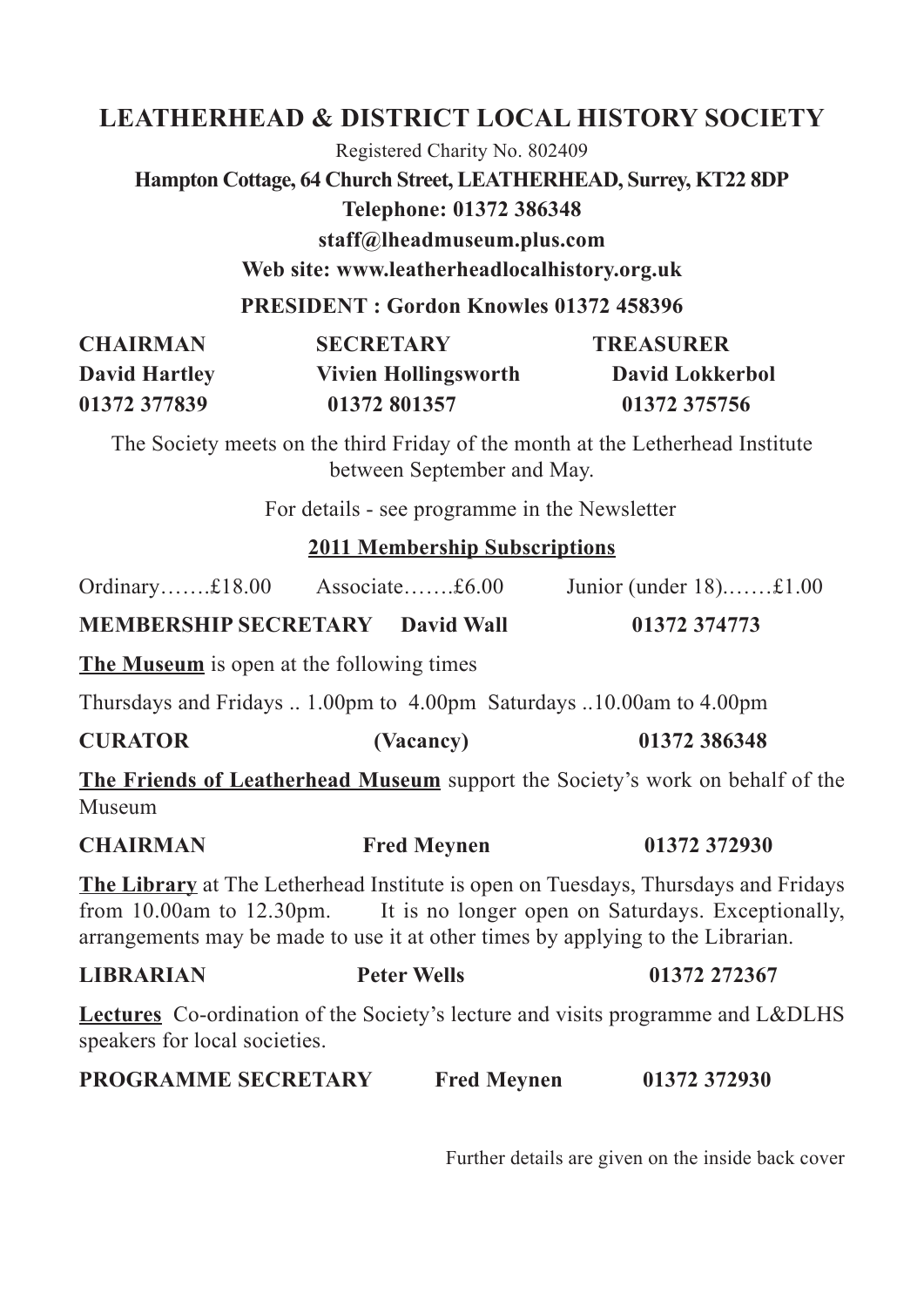# *Editorial*

We are now into 2011 and can only wonder what will happen this year to be remembered in History to come. A hundred years ago in 1911 so much was different and so many of the common day objects and ways of life had never even been dreamed about television, computers, communication, ordinary people flying or owning cars. Medicine was primitive and minor illnesses of today lead to certain death. The discovery of antibiotics was over twenty years away and their practical use over thirty. The area we live in was deep into the country and was largely farming -



The History Society of today would desperately like to solve one of its current problems - the lists of officers of the Society show we badly need fresh talent in the far too many posts vacant. We need new ideas and reinvigoration. Unless members come forward we will soon not be able to continue our activities.

The Newsletter is always open for members to submit articles of general interest and there is a constant plea for submissions. There are so many facets of history - you are invited to write up your own interest and submit it to us - remember the value of an illustration.

If you are not yet a member and have enjoyed reading this Newsletter why not join the Society to receive it regularly and to enjoy the other benefits of the Society - contact the membership secretary, David Wall on 01372 374773.

*Martin Warwick*

| Anthony Hope                  | 20 | Lecture Program                 | 24 |
|-------------------------------|----|---------------------------------|----|
| Archaeology                   |    | Letter - Burton                 | 12 |
| Ashtead Blacksmith            |    | Letter - Museum Musings         |    |
| Chairman                      |    | Museum Committee                | 19 |
| Charlie Smirke                |    | My Favourite Building           | 15 |
| <b>Church Furnishings</b>     | 10 | Newsletter Costs & Production   | 18 |
| Corrections                   |    | Stane Street - November Lecture | 16 |
| Editorial                     |    | Ted Bowley - Cricketer          | 22 |
| Friends of Leatherhead Museum | 13 | When did that happen?           | 14 |
| Leatherhead Junior Roadshow   | 10 |                                 |    |
|                               |    |                                 |    |

# *Index to Articles*

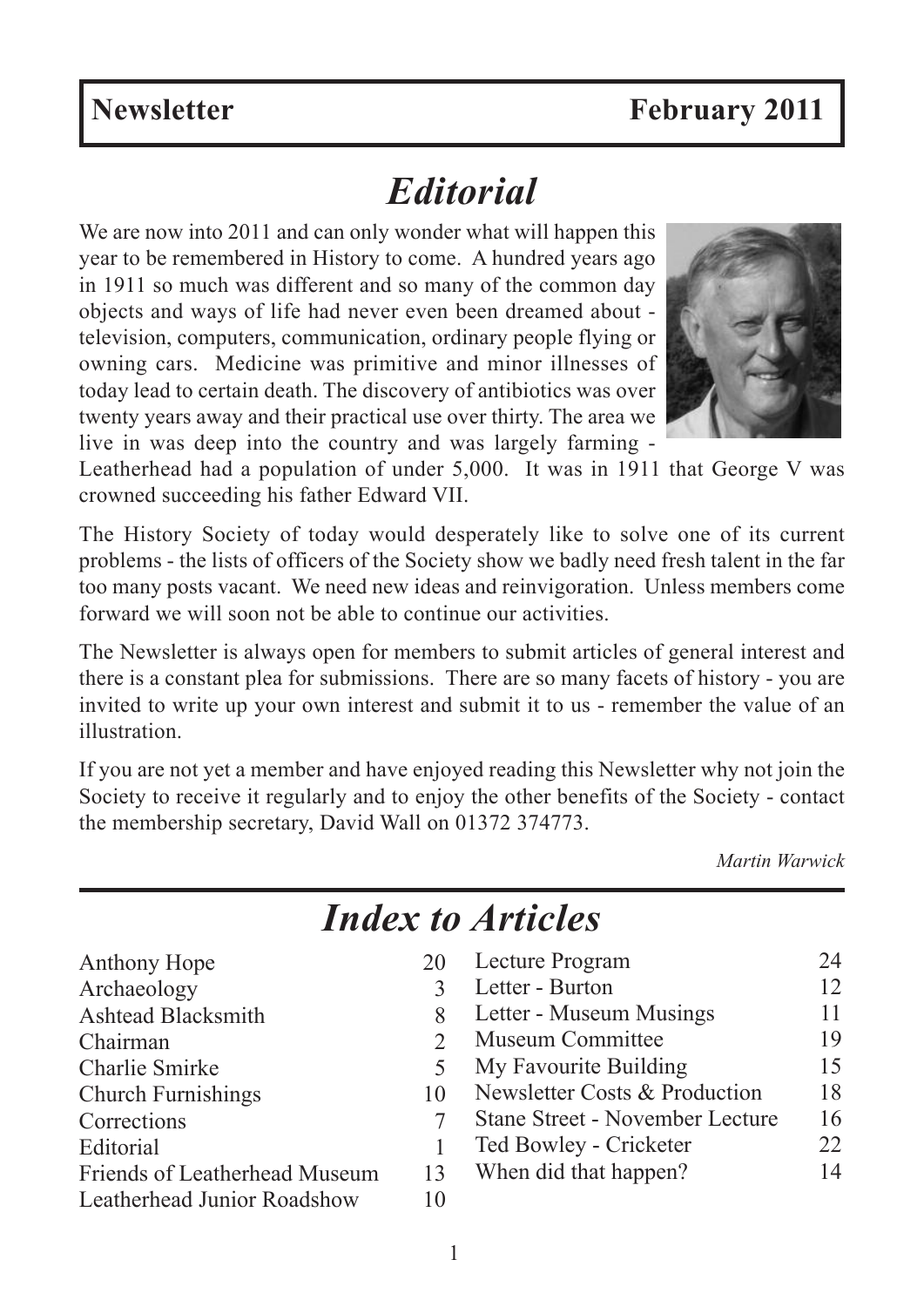# *Chairman's Report*

Welcome to this our first Newsletter of 2011. Thank you all - to those older members I thank you for your continued to support, to the new members I hope you will enjoy being part of our society. I would also like to invite you to join me and your executive committee to get involved in some of the day to day business of running a History Society and a Museum.

### **AGM 2011**

You should all have received the notice for the 64th AGM on the 15th April 2011. We hope that as many of you as possible attend the meeting. It includes the election of officers for the year and also the major change to the rules of the society.



### **Item 5 on Agenda - The Election of Officers to the Executive Committee**

In the May 2010 Newsletter I informed you that Vivien Hollingsworth our Honorary Secretary had confirmed her decision to retire at the next AGM after six years in that post. I am disappointed that since that notice no one has come forward or offered to take up this post.

On 24th October 2010 I received an email from John Derry our Leatherhead Archivist and acting Records Secretary, tendering his notice of these two posts with effect from the end of 2010 - unfortunately I received this news too late to record it in our November Newsletter.

These three positions remain to be filled and as they are vital to the wellbeing and health of the History Society we must try to resolve this matter at the AGM. The issue of lack of support in taking up office holder posts on the Executive Committee is not tenable. We cannot be expected to continue to operate effectively without your tangible support, we need you as volunteers to join us to fill these and other posts vacant - please refer to my previous comment in our May 2010 Newsletter page 3.

### **Item 10 on Agenda- Changes to the Rules of the History Society**

Item 10 on the Agenda for this year's AGM is to ratify the amendment and revisions to the Rules of the History Society following the mandate given to us at last year's 63rd AGM to proceed with the merger of the two charities that exist, one to own and maintain the museum building and the other to operate and run the L&DLHS.

These Rules have now been revised and brought up to date and once approved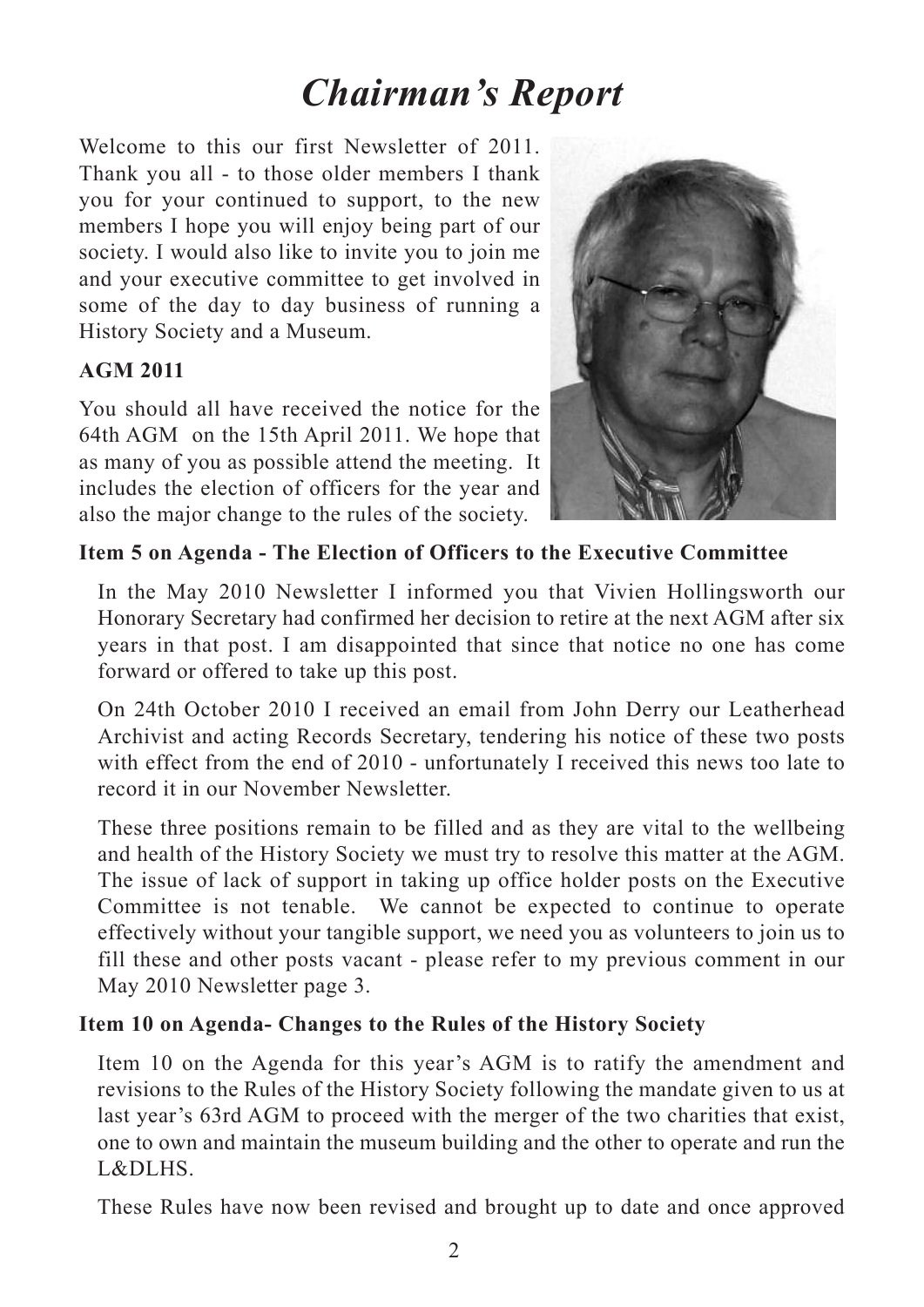will be sent to the Charities Commission and issued to our membership with this year's May Newsletter.

Finally I would like to take this opportunity to thank John Derry on behalf of the History Society for his good work and support in taking on the post of acting Records Secretary for the History Society following the death of the late Brian Godfrey in December 2008 and for his role as our Leatherhead Archivist, a job he has carried out with diligence since 2003.

We wish him well and hope that he will continue to support the History Society with his membership and that we will see him from time to time at our society's lectures at the Institute and at our AGMs in the future.

## **Chairman's Foot Note:**

I thought that some of our members may be interested to learn I have recently been in touch with the newly formed 'Effingham Local History Group' in the spirit of mutual interest and co-operation. This new group was formed in the Spring of 2010 - its members meet in the Effingham Parish Room about once a month. The acting secretary is Sue Morris and anyone wishing to become a member, or would like to attend informally for the first time, is asked to contact her at: clerk2010@EffinghamParishCouncil.gov.uk or telephone; 01372-454911.

This group is working on many varied themes relating to Effingham's history. Some of this work has been uploaded to their website www.surreycommunity.info/ effinghamparishcouncil/local-history/

*David Hartley*

# *Archaeology Report*

### **Surrey Archaeological Society Symposium - Peace Memorial Hall - Ashtead**

This year's Annual Symposium of the Surrey Archaeological Society will be held on Saturday 26th February starting at 10.00am. Tickets can be purchased in advance for £8.00 from Emma Coburn at the Surrey Archaeological Society at Castle Arch Guildford GU1 3SX. If you are interested please send your cheque payable to SAS together with a SAE, otherwise you can purchase your ticket on the day at the door for £10.00.

There will be a talk by Sally Jenkins of the Surrey History Centre on the subject of the digitisation of the Surrey Tithe Maps which should be of interest to local historians and local U3A study groups.

Peter Tarplee vice president of our history society will give a talk on the Past Industries of Ashtead on behalf of the Surrey Industrial History Group.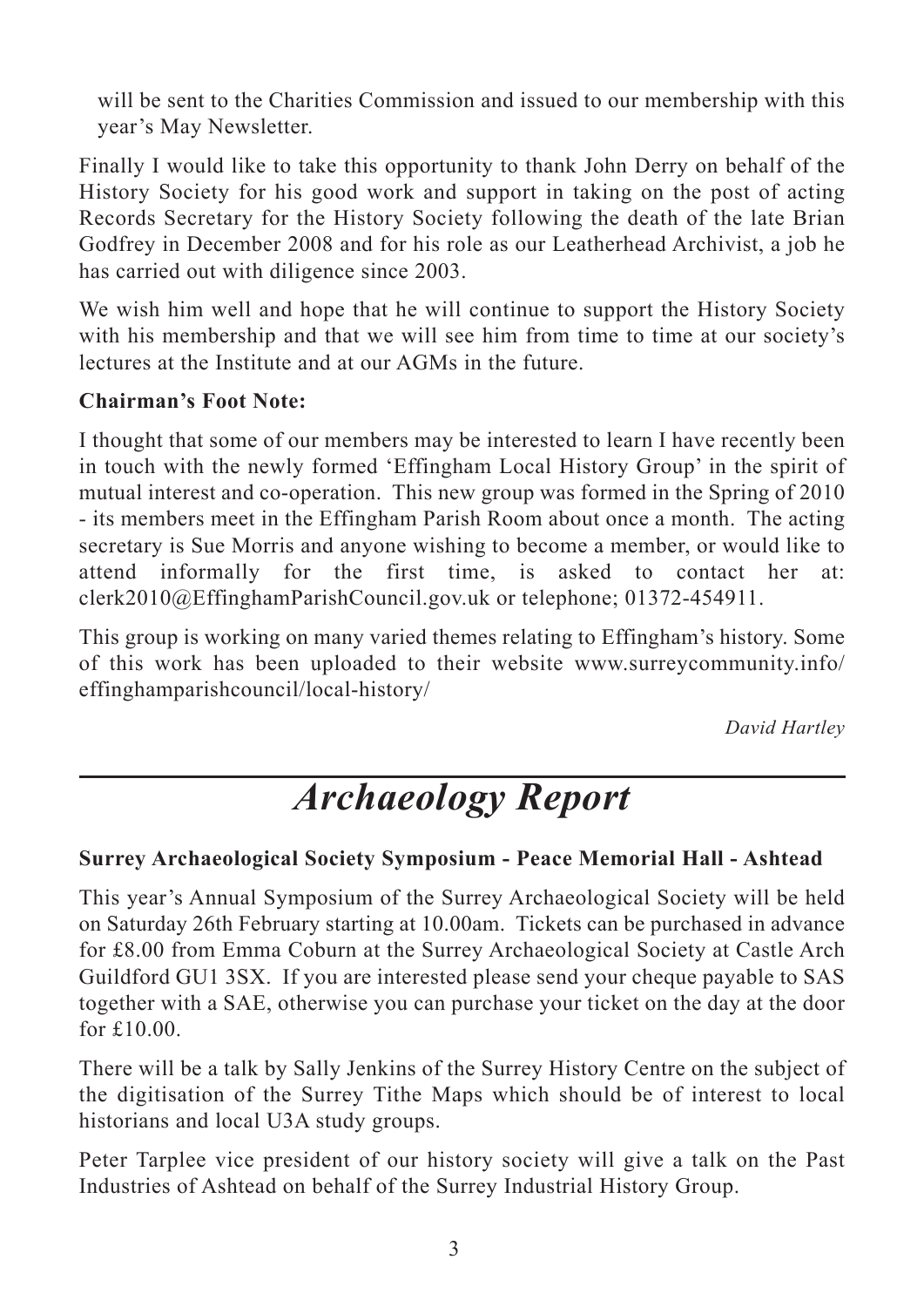## **Epsom & Ewell History & Archaeological Society (EEHAS) - Call for Volunteers**

An excavation of Roman Ewell has been organised by Frank Pemberton Archaeology Officer of EEHAS and also a member of our society. The dig will run from Wednesday 2nd March to Sunday 20th March 9.30am to 5.00pm at Church fields, Ewell - volunteers for five days and or weekends are welcome. If you are interested please contact Frank Pemberton directly as soon as possible via email or telephone (email: frank.pemberton@btopenworld.com or 01306 640179).

### **The History Society's Parish Archives and Records**

As I have reported elsewhere we are currently looking for a volunteer, a member of the history society to act as the Leatherhead Archivist picking up the reins from John Derry our previous Leatherhead Parish Archivist and acting Records Secretary who has now retired from these posts in December.

We would also like to hear from any member who is keen on documentary research in general to take on the role of our Records Secretary following in the steps of the late Brian Godfrey and John Derry. We would like them to join us on the executive committee with the remit to develop an overview and if necessary, a new records policy for co-ordinating the society's archives for Ashtead, Bookham, Fetcham and Leatherhead.

Alan Roberts is currently dealing with all the day to day enquiries that come into the museum.

I am current making contact with members of U3A groups in Bookham, Fetcham and Leatherhead and the newly formed group in Ashtead. These groups appear to be dynamic in their approach in carrying out and working on independent research projects. I hope we can involve them in some of the very necessary work to be done in sorting through archives, documenting and building on the existing index and data base and digitally recording on disc documents and photographs for easier access to avoid handling original material.

Currently on the table for further work are the papers and documents given to the History Society by Stephen Fortescue, a founder member and a past president of the society and the author of several books on the history of the parish of Bookham.

I would be delighted to hear from anyone interested in this task prepared to make a commitment and get involved in this project.

*David Hartley*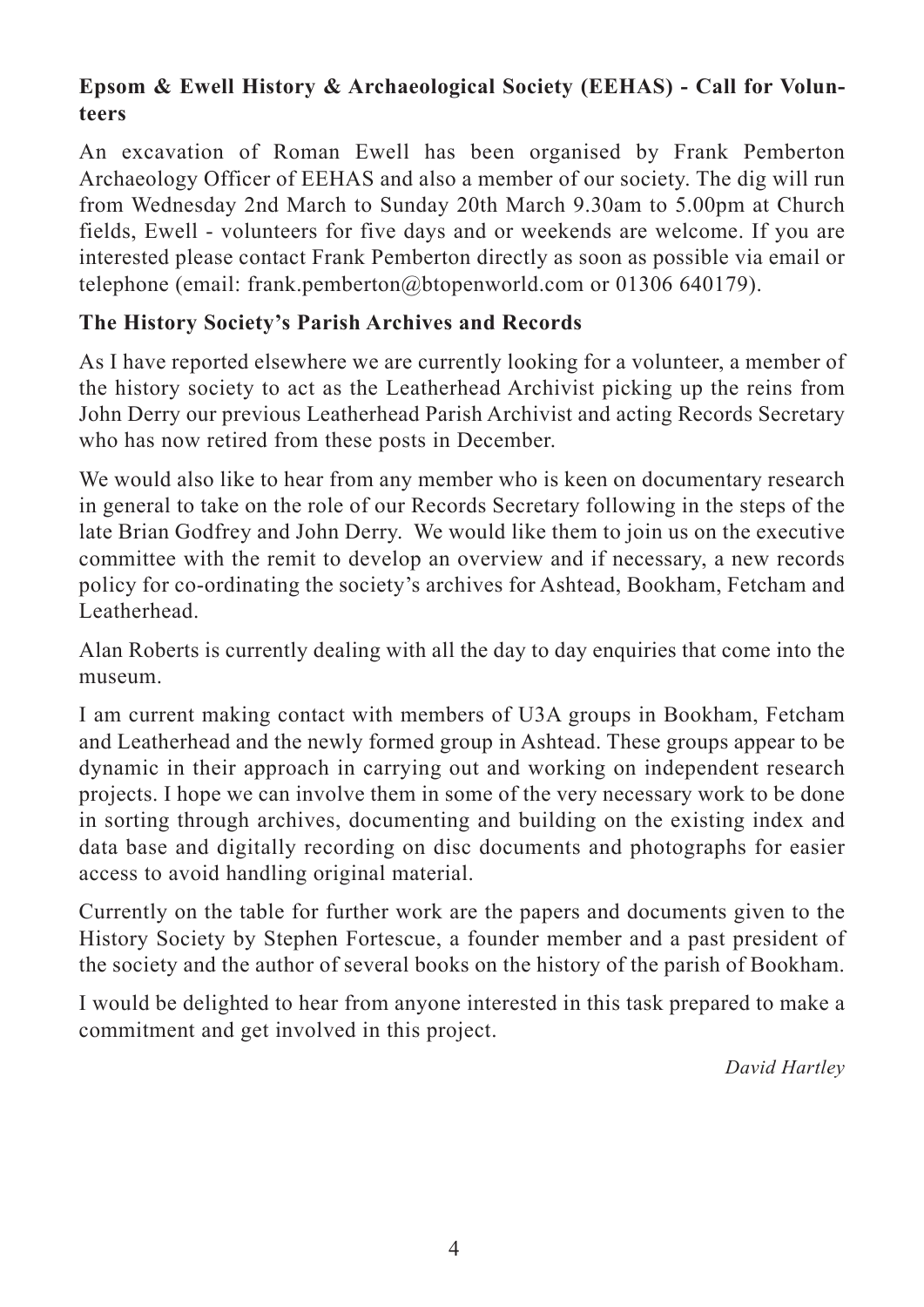# *Charlie Smirke*

Charlie Smirke's's four Derby wins, along with his seven other Classic successes, fully entitle him to be bracketed along with Sir Gordon Richards, Harry Wragg, and Lester Piggott as one of the outstanding jockeys of his era. He was possibly the greatest flat jockey never to be crowned champion.

His self-confident, almost aggressive personality enabled him to compete with the most gifted of his profession. A cheerful outlook on life that was



*Charlie Smirke on Mahmoud with the Aga Khan III - 1936*

near-impossible to subdue, even in hard times, served him well in facing setbacks during a riding career which spanned nearly 40 years, with his first Derby ride, in 1924, separated by 35 years from the last. This period included a wholly unjust five-year suspension from the Jockey Club at a crucial time when a less durable character's fledgling career might have floundered. In fact, within a season of returning to the saddle, Smirke had won his first Derby and went on to reap the success his natural talent warranted.

Born Charles James William Smirke in Lambeth South London in 1906, he soon developed a passion for horses as he admired the giant Suffolk Punches and dock tailed hackneys which passed his house every day, in a world before cars, and it was not long until the boy was atop of a horse himself, delivering fresh fruit and fish for his father.



People could see the lad had a natural talent with horses but he was also becoming a renowned fighter in the boxing ring and thus the decision was made which would shape the rest of little Charlie's life. Luckily for racing, on a Sunday in the early summer of 1920, his father signed the Articles of Apprenticeship and like many other fine riders of his generation, he joined the legendary trainer of the day Stanley Wootton in 1920 at his Treadwell House Stables, Epsom.

He rode his first winner in a selling race at Derby in 1922. Solomon Joel the thoroughbred owner and breeder retained the young apprentice, taking advantage of a frame that was still under seven stone and able to partner the lowest weights in any of the big handicaps of the day.

In 1925 and 1926 he was the Flat Racing Champion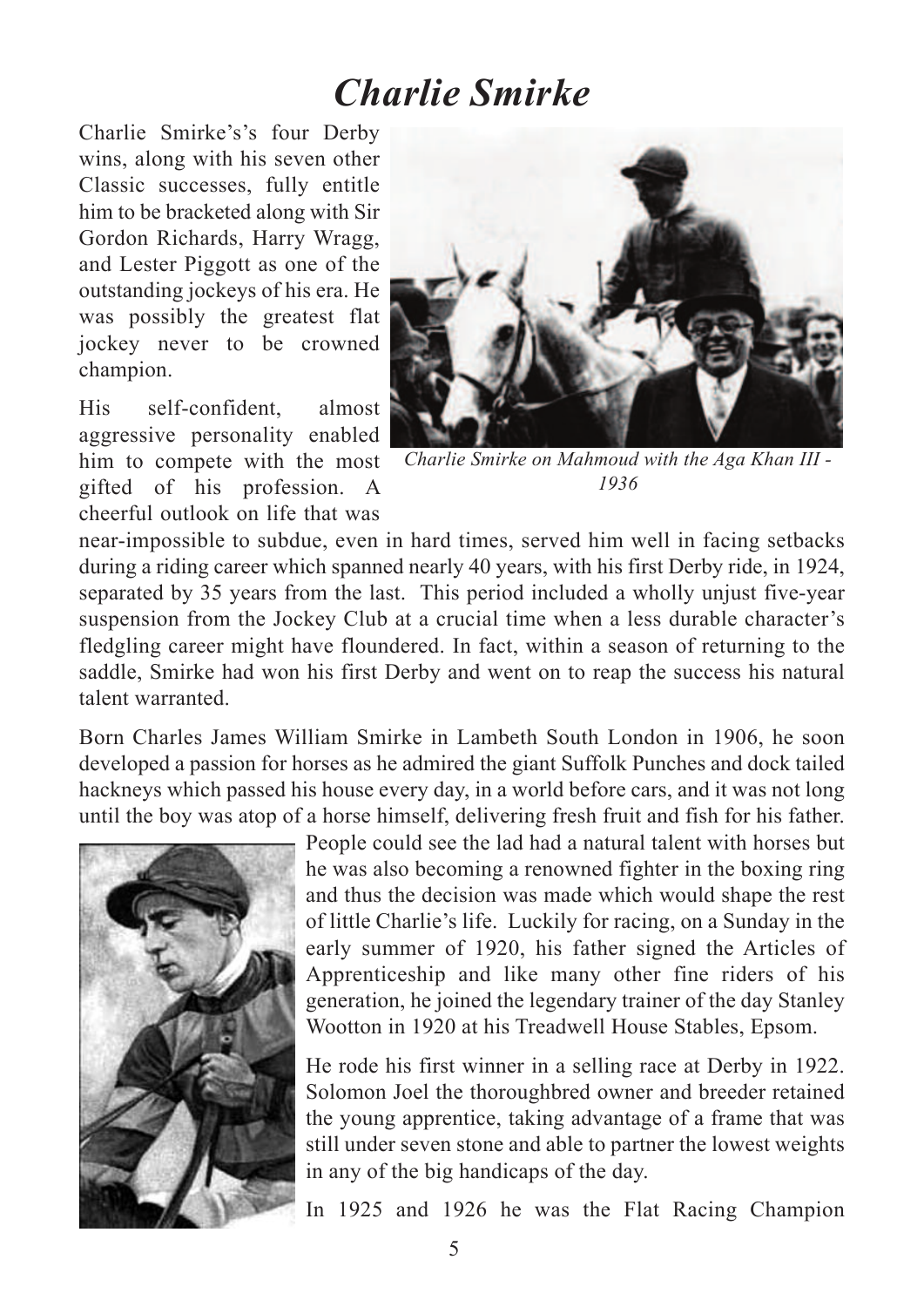Apprentice Jockey. Being the apprentice who has ridden the most winning horses (70 and 71 respectively), during the Flat Racing season. In 1926, the penultimate year of his apprenticeship, he was retained by the Aga Khan III (Sultan Mohammed Shah). It was the beginning of an association that would last, on and off, for the next 30 years.

At this point in his career, when he should have been consolidating his growing popularity with owners, he was the subject of one of the Turf's great injustices. In 1928, he was warned off for five years by the Jockey Club which found him guilty of making no effort to start on a horse called Welcome Gift, an 11-4 on favorite, at the now defunct Gatwick racecourse. He protested his innocence, and although the horse subsequently repeated the boorish reluctance to race on a number of occasions, the low public standing of jockeys at the time in the eyes of the racing establishment ruled out the possibility of justice on appeal.

As money ran low, he was forced to take up a job working in Brighton - cleaning beach huts. At night he would lie in his bed under the town's pier wrapped in a tarpaulin and ask himself 'Why?' As winter drew in and prospects of work dwindled, he was forced to pawn his coat just to buy a meal. He was broke. However, after five long years, the authorities had a change of heart and allowed the once promising jockey to ride again, providing he stayed out of trouble. There was no warm welcome on his return, no offers to ride talented racehorses. He had to start from the bottom rung of the ladder again. However, owners soon began to notice him and let him ride their horses. The winners were soon flooding in like they had done years before.

In 1934 the great rolling wheel of his life had spun a full circle as he rode Windsor Lad to victory in the Derby, finishing a generous length clear of his nearest pursuer.

In 1935 he repaid the Aga Khan's loyalty in restoring him to the saddle after suspension by winning the St Leger on Bahram. Now re-established as one of his generation's most gifted riders, he confirmed this status by winning his second Derby in 1936, when he steered the same owner's Mahmoud to victory in a record 2 minutes 33.8 seconds, a time since matched only by the present Aga Khan's (Karīm al-Hussainī) Khayasi in 1988.

During the Second World War he served his country as a driver of staff-cars and on his return to riding at 39 years old, many considered him an 'old timer' who would probably never get his weight down let alone win a valuable race again. How little did they know?

He repeated the success for the Aga Khan on Tulyar in 1952. That year Tulyar also won the Lingfield Derby Trial, Ormonde Stakes, Eclipse Stakes, King George VI and Queen Elizabeth Stakes and the St Leger. Tulyar was probably his best Derby winner, despite the evidence of the clock which points to Mahmoud. He was so sure that Tulyar would win the 1952 Derby that he sent a cheeky telegram to the Press Club Derby Luncheon: Hope on Wednesday at 3:40, I will be saying "what did I Tulyar." The bookmakers did not share his enthusiasm for his chances and were still laying odds of 100 to 8 when betting on the course began. However, a wholesale public gamble took place and Tulyar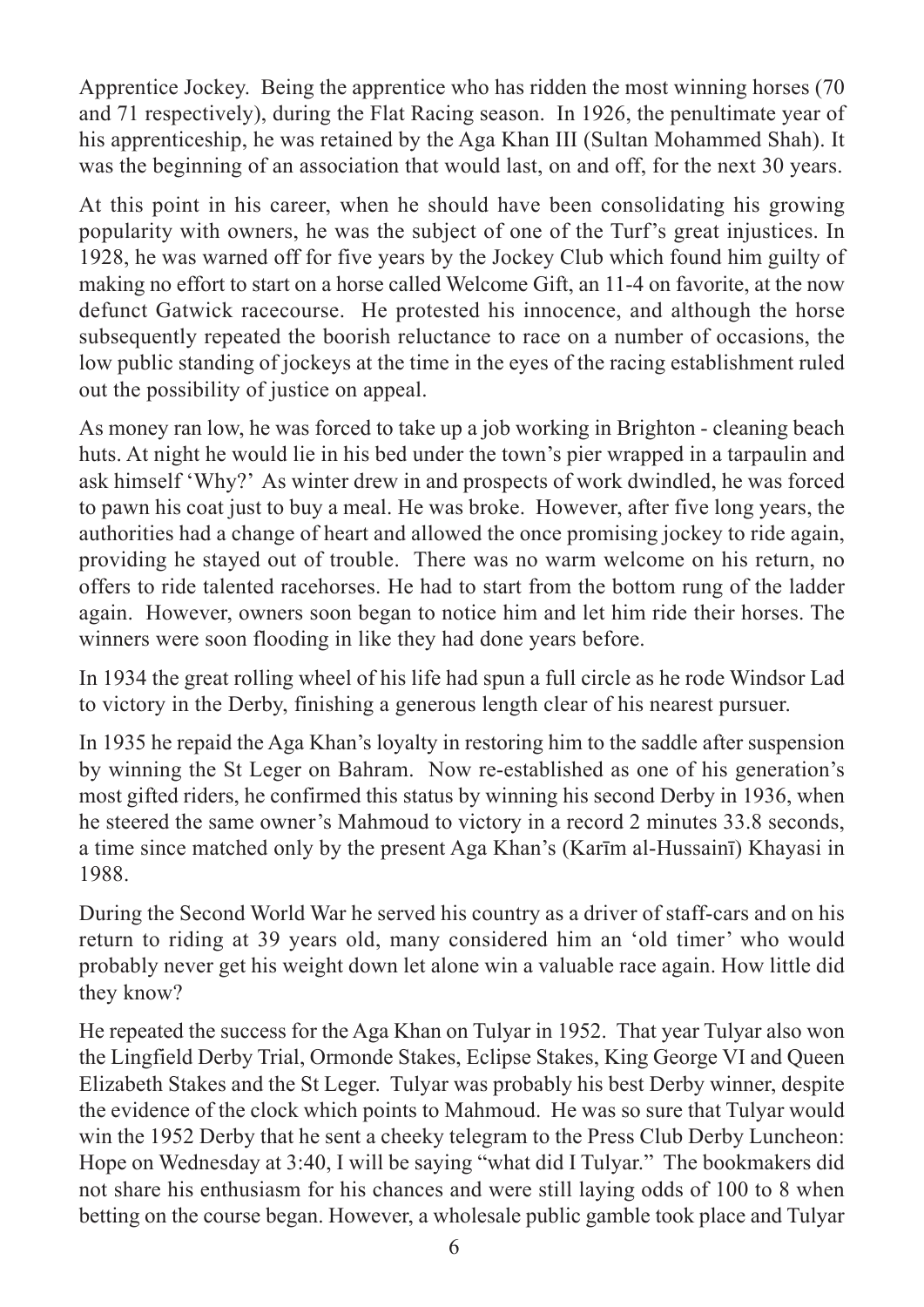went to post the 11 to 2 favourite and got home by three quarters of a length from Gay Time, ridden by a teenager named Lester Piggott.

To commemorate his achievements on Tulyar the Aga Khan presented him with a superb Waterford Crystal bowl. It had a central deeply etched portrait of Tulyar with Charlie Smirke in the saddle - at auction in 2007 the bowl sold for £750. He won the 1,000 Guineas for the Aga Khan on Rose Royale II in 1957, but was replaced as the retained rider the same year. In 1958 his fourth and final Derby victory was for another powerful owner-breeder of the day, Sir Victor Sassoon, on Hard Ridden, at the age of 51.

Before retiring from riding in 1960, he rode in

France for the Aga Khan. Although he considered training on his retirement he kept no professional links with racing and in later years was rarely seen on a racecourse. Indeed, he was so famous that he was immortalised in cockney rhyming slang with the word 'Charlie Smirke' which meant a 'Berk'.



He married three times and for many years lived at Pachesham Manor, close to Leatherhead Golf Course. In 1993 he died the age of 87 at the Manston Elms Nursing Home in Oxshott Road. The racing world and his many friends said goodbye to a legend. There is a fitting memorial to him at the rear of Randalls Park Crematorium

*Goff Powell*

# *'Early Years of Motoring in Surrey'*

## **Corrections to Report in Last Newsletter - 'Early Years of Motoring in Surrey'**

First Paragraph p19: The county was involved with the motor car since its introduction into Britain in the **1890**s.

Second Paragraph p20: The first practical vehicles using the internal combustion engine were produced in Germany by Karl Benz in 1885 and **Gottlieb** Daimler in 1886.

Third Paragraph p21: Names included Pilgrim (Farnham), Trojan (Croydon and Kingston), Carlette (Weybridge), **Jappic**(Wimbledon), Lagonda (Egham) and General, an attempt at streamlining in 1902(Norbury)

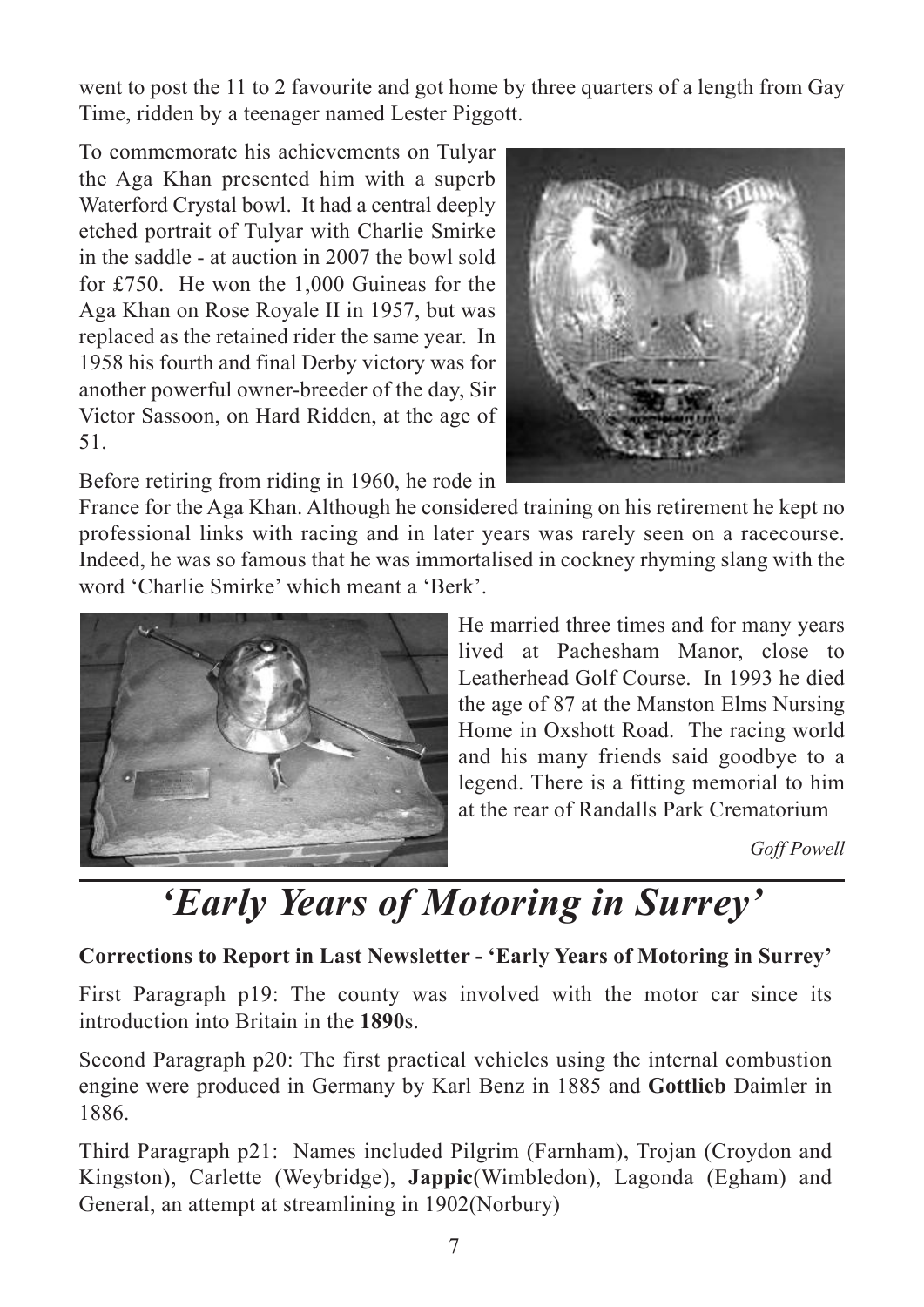# *Ashtead Blacksmith Isaac Rushen - Update*

In the Newsletter November 2010 there was an enquiry from Steve Nelson of EEHAS requesting information on an Isaac Rushen of Ashtead a Blacksmith in 1740. We had two interesting responses to the enquiry, one from Brian Bouchard and one from Barry Cox both of whom are members from Ashtead and have previously contributed articles to our Proceedings.

### **Brian Bouchard writes:**

With reference to David Hartley's request on your behalf in the L & D LHS Newsletter, you will find the smithy with which Isaac Rushen was involved considered by the late Geoffrey Gollin under The Three Horseshoes in Bygone Ashtead at page 104. A copy of the book should be held in Bourne Hall. Perhaps I should also have mentioned a record of Isaac Rushen of Asted (sic) marrying Widow Tydey of Abinger 30 January 1749/50

### **Barry Cox writes:**

Having read your piece in the L&DLHS Newsletter, I hasten to send you more information about the Ashtead blacksmiths, which I published in the Proceedings of the Society (2005, 6, 257-261).

As you will see, the Rushen/Rushin/Rushing family worked the blacksmith's business in The Street from 1684 until sometime between 1730 and 1756. (Does your 1740 reference to Isaac Rushen indicate whether or not he was a blacksmith?) The property is shown in Lawrence's 1638 map of Ashtead, and was located on the south side of The Street about where the newsagent is today. It was then held by copyright by George White from the Lord of the Manor, Henry Lord Maltravers, that being the courtesy title of the Earl of Arundel and Surrey and Duke of Norfolk, the family name being Howard, who were the absentee landlords of the manor estate.

From the internet the following was found at the Genealogical website Origins network at www.origins.net/BritishOrigins/Search. I have copied the relevant will abstracts from the records of Surrey & South London Will Abstracts 1470-1856.

### **Abstract ID. SW/30\_257:**

Thomas Rushin (X) of Ashtead, blacksmith, snr. 6 Feb 1723/4 to my son Isaac Rushin £10; to my daughter Elizabeth Amber wife of John Amber 1s; to my daughter Sarah Millis wife of William Millis £20 all after the death of my wife Mary Rushin; all my copyhold messuage etc. to my wife for life; my copyhold land in Ashtead in the occupation of Thomas Rushin, jnr; to my said son Thomas, jnr.; residue to my wife Mary Rushin, exec. Witnesses: Edward Shove; John Chette; George Page Proved: 10 Mar 1723/4 to exec. [DW/PA/7/19 ff.250-1; DW/PA/5/1724/111

**Abstract ID SW/22\_831**: A Will of Thomas Tegg of Thames Ditton, yeoman, 26 Mar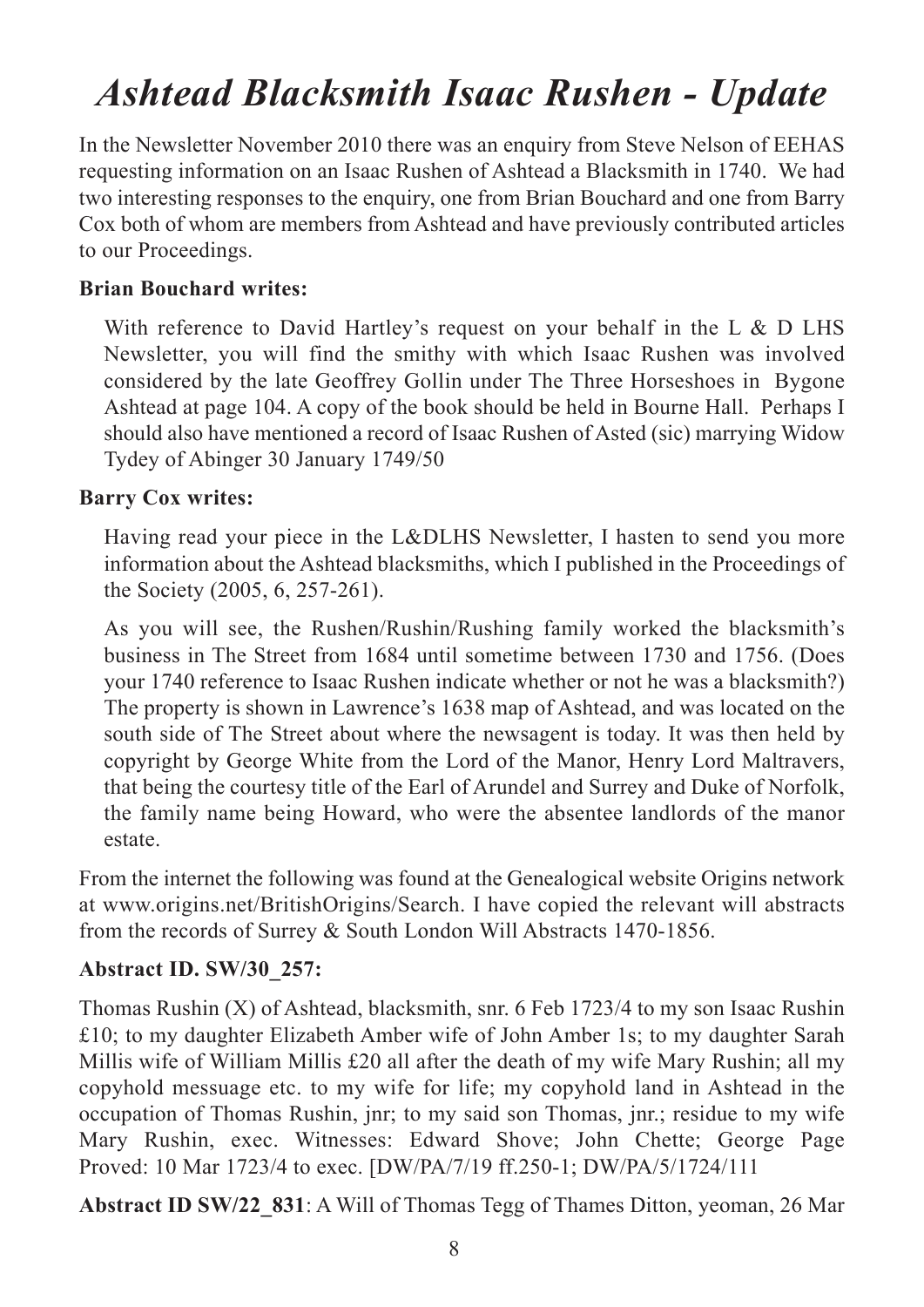1664 - several beneficiaries including; to my kinsman John Rushen two messuages in Thames Ditton.

**Abstract ID SW/20\_566**: A Will of George Lyfe of Reigate, Blacksmith, snr, 4 Jan 1666/7 - several beneficiaries including; to my daughter Elizabeth Rushen wife of William Rushen £5.

**Abstract ID SW/21\_430**: A Will of George Life of Reigate, blacksmith, 23 Nov 1675 - several beneficiaries including; to my sister Elizabeth Rushen wife of William Rushen of Hook, Kingston, blacksmith £100.

**Abstract ID SW/25\_610**: A Will of John Jones of Epsom, joiner, 25 April 1683 several beneficiaries including; to William Rushen in Hook Lane and his wife and children 1s each; to ...Rushen of Ashtead, blacksmith and his wife and children 1s each.

**Abstract ID SW/23\_25**: A Will of Robert Parsons of St Saviour Southwark dated 25 July 1689. - several beneficiaries, Robert Parsons refers to his daughter Mary as being the wife of a Thomas Russhen.

My cottage etc., smith's shop etc. in Hooke in my occupation and that of Robert Perkins, blacksmith to my wife Elizabeth Rushon for life and after the death of my wife to my daughter Sarah Ware; to my grandson George Rushon 5s; residue to my Abstract ID SW/27453: A Will of William Rushon of Hook Kingston, blacksmith 19 April 1712 - several beneficiaries; daughter Sarah exec.

Hopefully a member may be able to supply a name for the Ashtead blacksmith referred to in the Will of John Jones of Epsom, joiner, 25 April 1683. Interestingly I wonder if it was John Jones of Epsom who made the door to which the hinges were attached.

#### *David Hartley*

## **Steve Nelson's Responses:**

Thanks for this. There seems to be 2 families, at least, of Rushin (aka Rushon Rushen) blacksmiths in Ashtead and Hook in late C17, presumably brothers. Their sons inherit and carry on the business. They are also both obviously connected to other blacksmiths in Thames Ditton etc. The will of Thomas Rushin 1723/4 mentions his two sons Thomas and Isaac but not a Jacob Rushen apprenticed to a blacksmith in Kingston in 1696 - perhaps he had died by 1723/4. The book "Bygone Ashtead" mentions the blacksmiths smithy, S side of The Street was run untill 1756 by Isaac Rushin. The connection with an Epsom joiner is as you say interesting. Unless any further info comes up from your society readership this may be as far as we get.

### **Further email from Steve Nelson:**

I now have a number of refs to the Rushen (various spellings) family as blacksmiths in Ashtead from c 1680 to at least 1756. There seems also a possible connection with Epsom as a John Jones joiner of Epsom wills property to a ... Rushen in 1683. I suppose we will never really know but my guess is that the hinges we have were made by I or J Rushen in the late 17th century.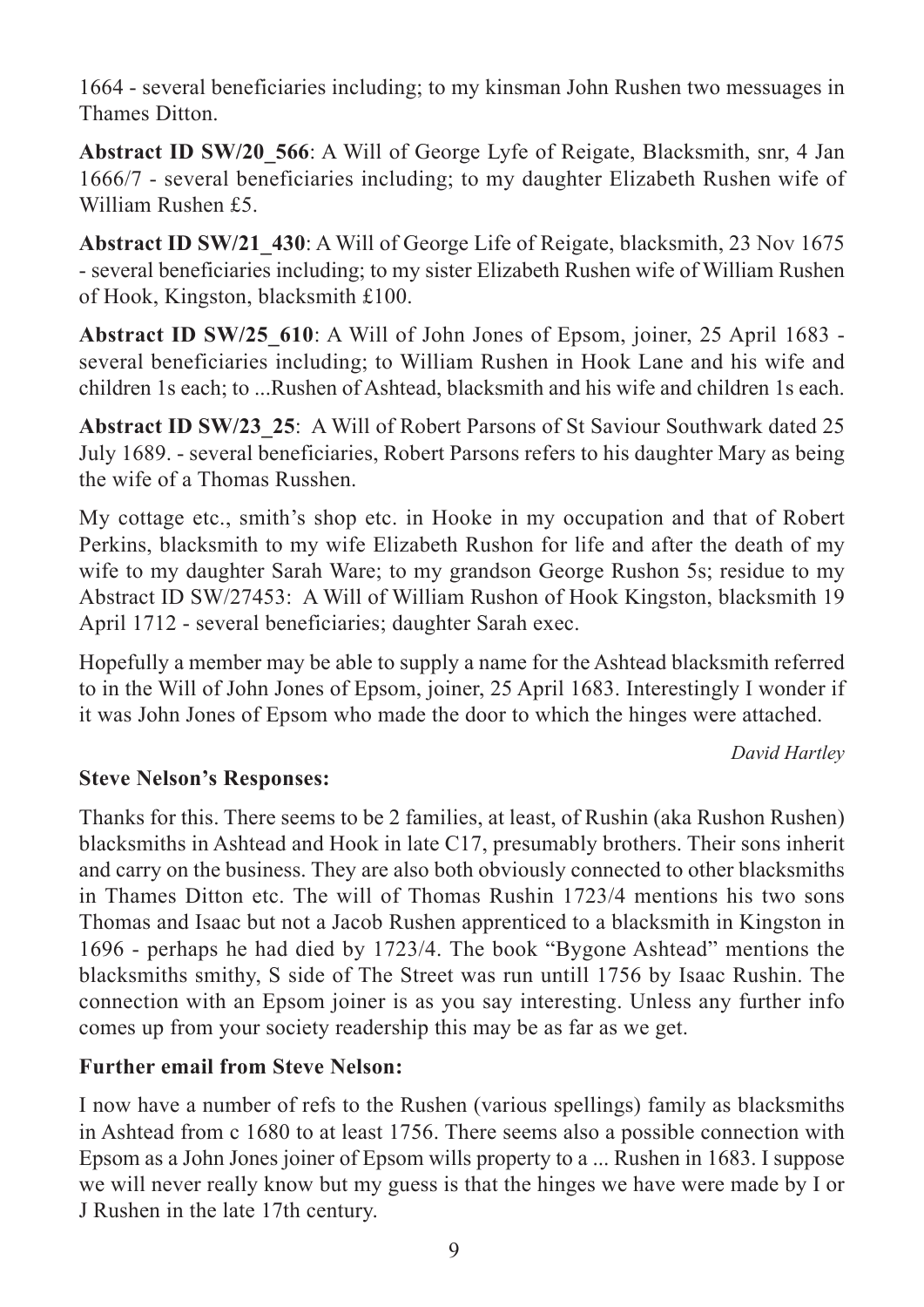# *St Nicolas Church, Great Bookham - Furnishings*

The Victoria & Albert Museum in London became concerned that the furnishings of many historic churches in Britain were not properly recorded, unlike their structure. The Museum enlisted the help of the National Association of Decorative and Fine Art Societies to remedy this deficiency: so far about one-tenth of the churches in England have now had a proper record compiled. Led by Michael Anderson and Angela Stevens, a volunteer group from the Bookham Decorative & Fine Art Society has



spent six years compiling a very detailed record of the fittings and furnishings of Great Bookham parish church. On Sunday 5 December 2010 (appropriately the eve of St Nicolas' Day) a bound copy of the record was presented to the Rector of Bookham at a short ceremony in the church.

Not exhausted by these efforts, the BD&FAS group are now going to All Saints, Little Bookham to record that historic church also.

*Derek Renn*

# *Leatherhead's Junior Roadshow*

Leatherhead has highlights of its heritage at both ends of the town. The Leatherhead Museum of Local History in a timbered 17c house on Church Street and the imposing Victorian Letherhead Institute at the top of the High Street given to all the people of Leatherhead for educational and social pursuits by Abraham Dixon of Cherkley Court towards the end of the 19th century.

On Saturday morning there

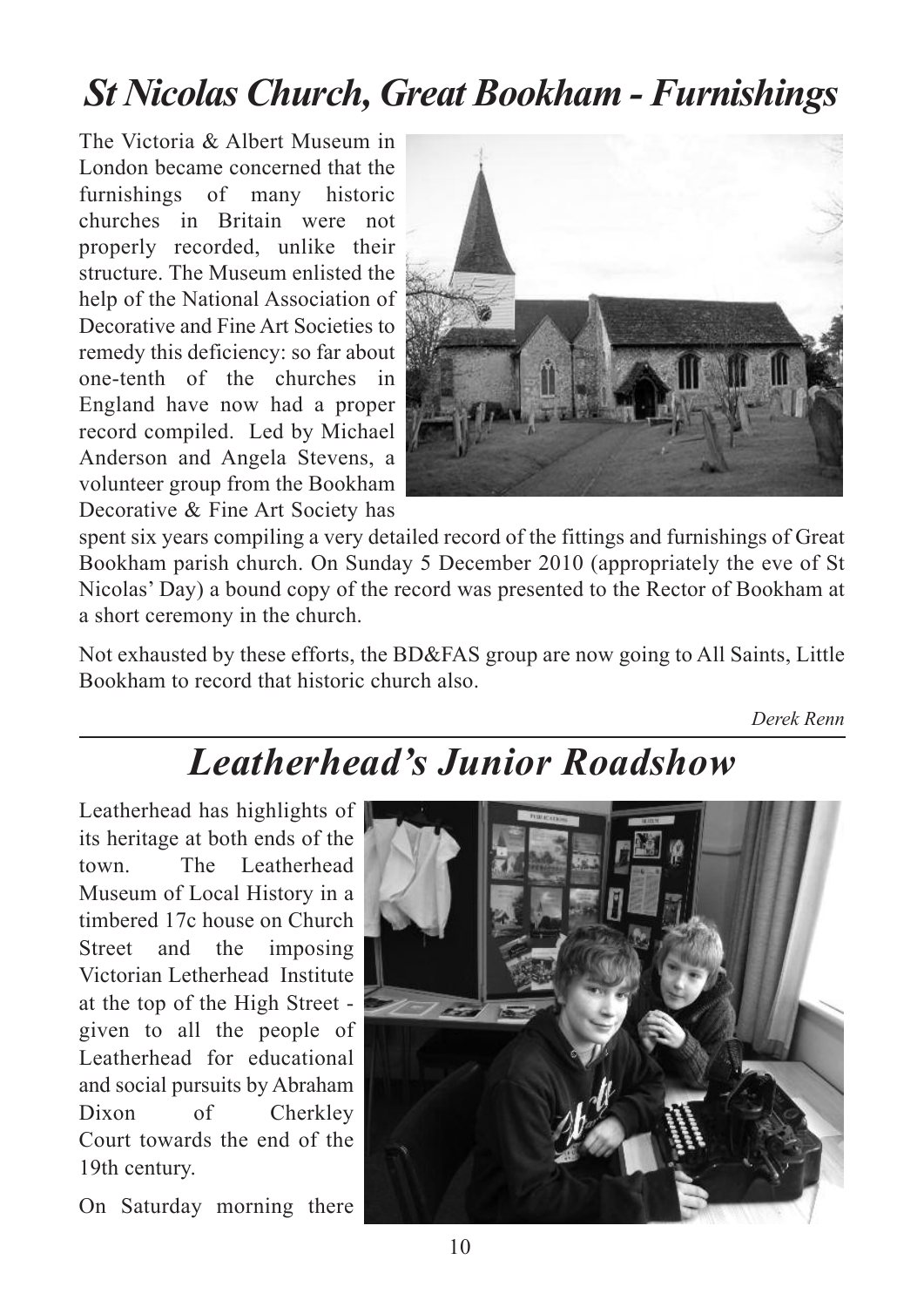

was a selection of objects on display from the Museum, with an invitation for young people to drop into the Institute during the morning to handle and learn about their uses and their place in Leatherhead's history. The Leatherhead Community Association was delighted to host the event and a band of enthusiastic volunteers was on hand to provide free refreshments.

For those who missed the event, entry to the Museum is free, check the website for opening times throughout the year.

Pictured are two young visitors, intrigued by a 1915 typewriter - very different from the keyboards of their usual leisure activities and another completely engrossed in writing on a school slate!

*June Robinson, Chairman Leatherhead Community Association*

# *Letters to the Editor*

# *Dear Editor,*

### **Museum Musings**

The copper alloy mounts from the restored bucket which took John Wettern's fancy (pages 10- 11 of the November Newsletter) is fully described in Jean Cook's catalogue [Early Anglo-Saxon Buckets: Oxford University School of Archaeology monograph 60 (2004) at page 94].

The bucket mounts were found three feet down in gravel, separate from two scatters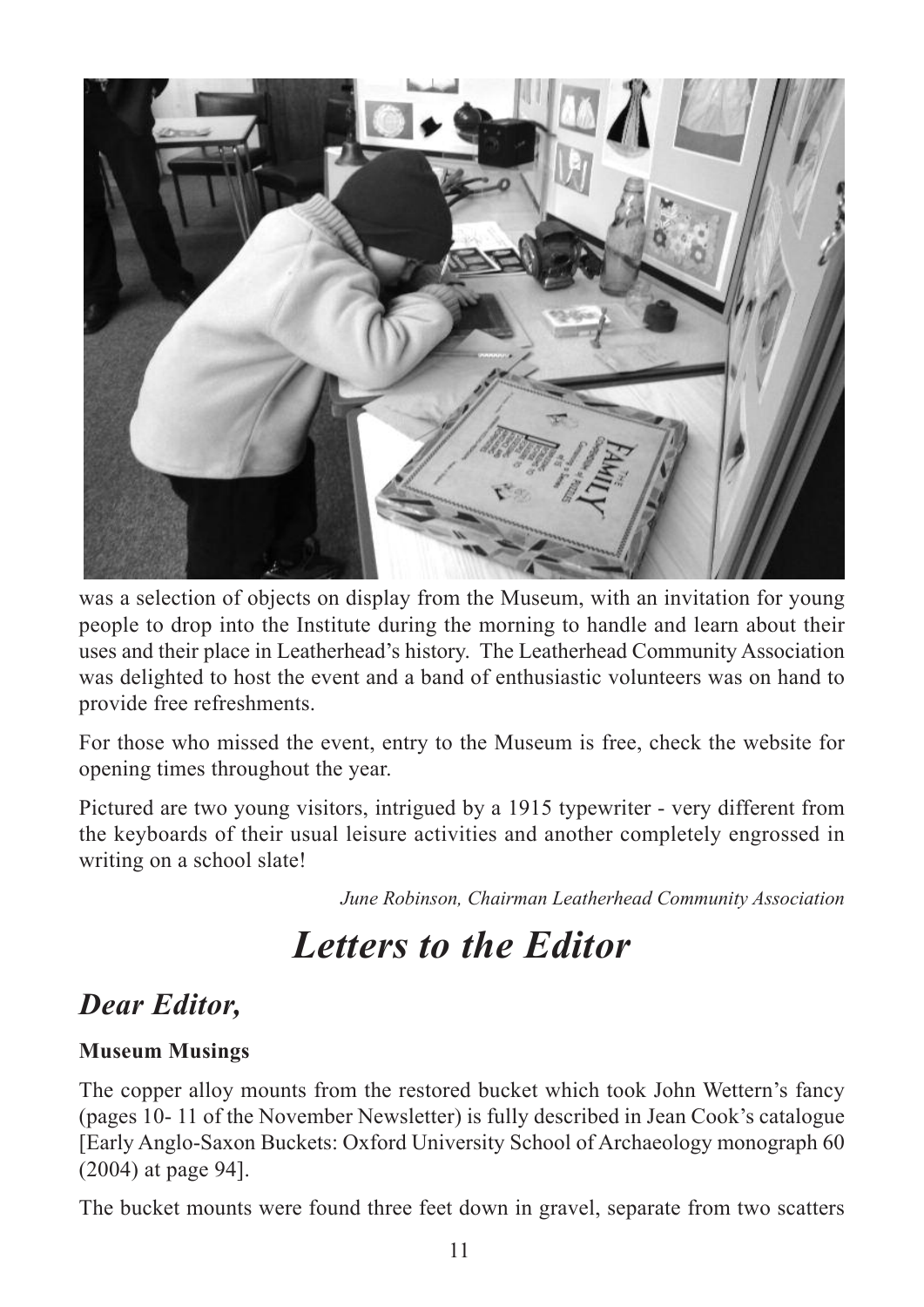of weapons and ornaments, when foundations for glasshouses were being dug by the Mizens at Watersmeet in 1929-30 (.Antiquaries Journal XIII (1933) 48-51). As Anthony Lowther pointed out (in our Proceedings for 1959; vol 2 no 3, at page 72) they may have come from disturbed burials (no bones were found) or re-deposited more recently; there is a well-known Saxon cemetery on top of Hawks Hill above Watersmeet. Lowther said that the mounts were in the British Museum; Cook said 'a private collection'!



Yours sincerely,

*Derek Renn*

# *Dear Martin,*

I refer to the article by Derek Renn on page 13 of the last Newsletter and its reference to the foundation stone for Montague Burtons premises in Leatherhead High Street.

Two points:-

16 COUPONS + 79/6

(a) I believe that Montague Burtons and Fifty Shilling Tailors were two separate and competing companies but the article implies that they were

one firm.

(b) The foundation stone for the shop was not covered over, it is on display at our museum. The inscription reads:-



# **Style & make** are not 'rationed'

For the Best Coupon Valu

The FIFTY SHILLING TAILORS

**"THIS STONE WAS LAID BY MONTAGUE BUR-TON 1939"**

> *Peter Tarplee Leatherhead Museum*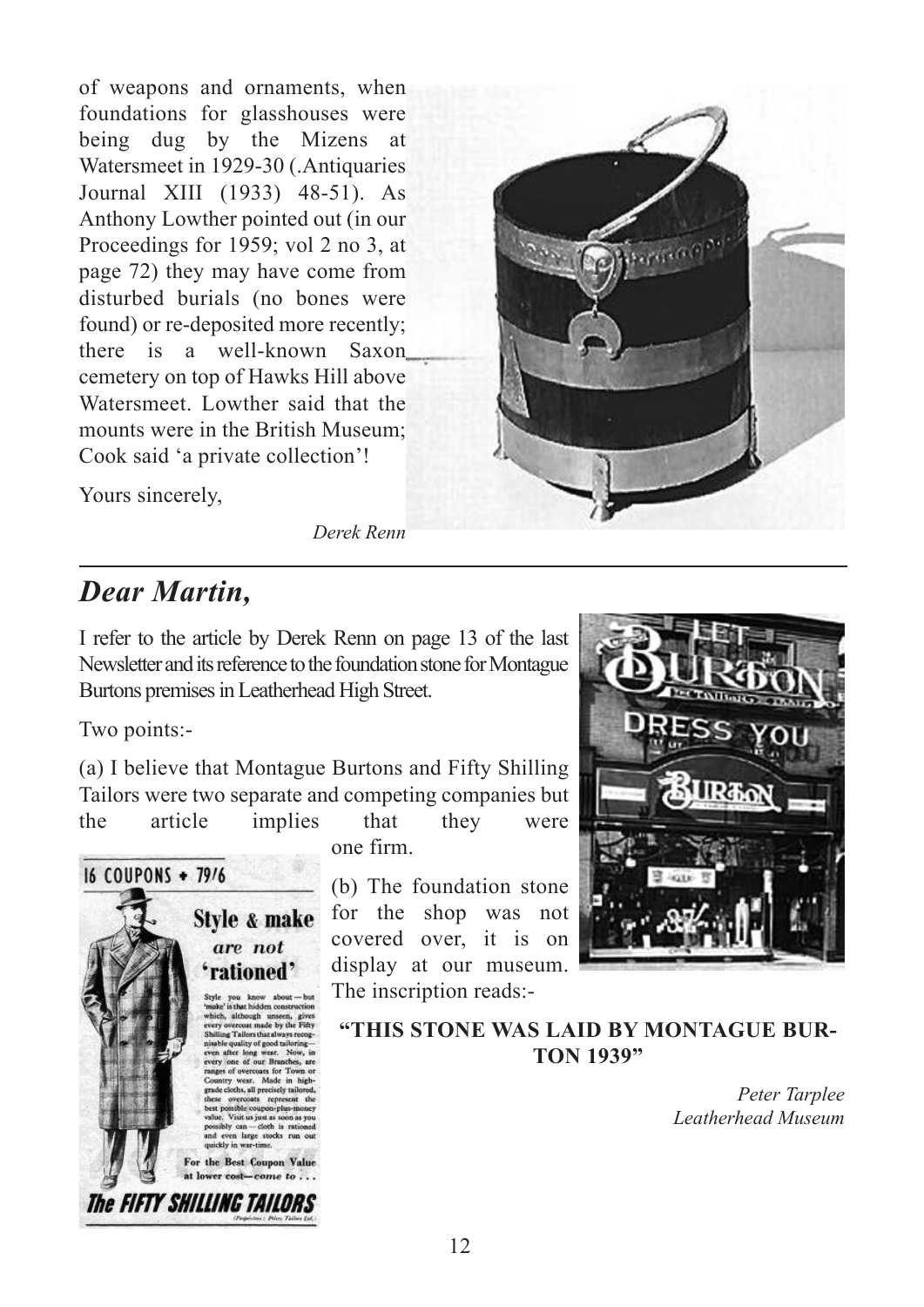# *Friends of Leatherhead Museum*

### **Junior Roadshow**

This event was held on 27th November in The Institute and was a combined venture with the Leatherhead Community Association. June Robinson, Chairman of the LCA, thought of the idea and youngsters were invited to bring antiques and artefacts to be identified. The museum and Friends had a display of museum artefacts, information about the History Society and a large collection of bottles which were for sale. Coffee and biscuits were provided and interest was shown in particular to the Victorian school slates and an old typewriter, all with hands on experience under supervision! Despite extensive publicity attendance was disappointing but provided useful experience which could pave the way for other initiatives.

### **Christmas Party**

Our annual party was held in the Institute and is a 'thank you'to the stewards, museum committee and volunteers for all they do for the museum. A round-the-wall quiz set the scene and quality wines and soft drinks were followed by tasty eats. The occasion is always an enjoyable social one and it was good to see two under 10 year olds, perhaps the volunteers of the future!

### **Future Events of the Friends**

**23rd February Wednesday** - combined visit with the History Society members to Cobham Bus Museum at 10.30am. The museum is about to relocate to Brooklands and this will be the last chance to see the old WW2 hanger housing a few of the remaining buses and also the site where Barnes Wallis tested his 'bouncing bomb'. Lunch will be at the adjacent Silver Mere Golf Club followed at 2.30pm by a guided tour of the Mercedes Benz showroom/museum and test track at Brooklands.

**11th May Wednesday** - Visit to Mickleham. 11.0 a.m. Guided tour of St Michael's Church. Lunch – own arrangements. Afternoon - Optional walk to parts of Stane Street close to the village.

### **Other Dates:**

**10th, 11th and 19th March** - Steward open forum/update sessions

**31st March** - Museum opens

**21st April** - Friends AGM at 7.30pm in the Letherhead Institute

**28th May** - Swan Centre display barrow

**2nd, 3rd and 4th June** - craft days at the museum

If you would like to come please contact me on 01372 372930.

*Fred Meynen*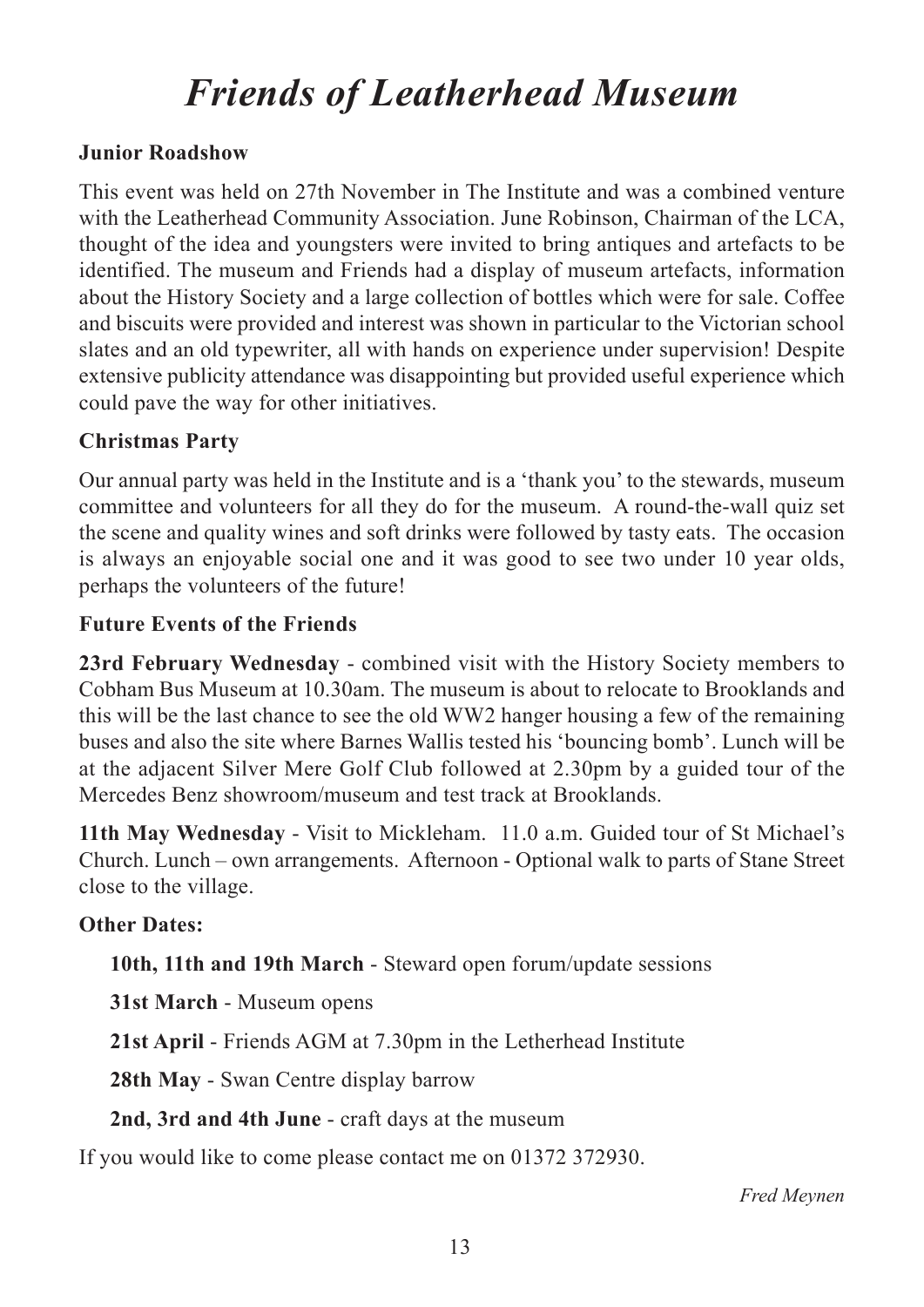# *When did that happen?*

Although local newspapers, parish and residents' magazines record many events in words and pictures, lots of things change almost without us noticing. The late Bill Culley's Bookham in the Twentieth Century was published only ten years



ago, but many of the shops that he mentions have since changed hands and now offer different services. What about the other parishes in our area? Change is ongoing, and it would be valuable historical data to chart this for as many properties as possible. Why not 'adopt a shop', a house or a road, and record changes in writing and on camera as they occur? Or a periodic 'Culley census'? I'm sure that our parish archivists would be interested to hear of volunteers for this, and of other research in progress-

As an example, Bookham railway station used to have two kiosks beside the footbridge. As a regular traveller, I recall several successive uses of each kiosk; before one (an estate agency half a century ago) was demolished some years back and the other (a barber's shop for many years, last used as a taxi booking office) is derelict. Although the station buildings, including the station master's house (now a health practice), the footbridge, the tunnel and the road bridge are all scheduled as ancient monuments (yes, really!) the listing didn't specify the kiosks. A mobile snack bar appeared beside the footbridge in 2009 but disappeared in May 2010. In 2008 a cash/card- operated ticket-issuing machine was put up next to the ticket office, and each platform entrance sprouted a steel pole carrying a small display screen, still (January 2011) covered by a padlocked canvas hood. I was told that there is an uncompleted plan by South West Trains to extend the Oyster prepaid card system ('touch and go') outside the London area.

Continuing the railway theme, many of the older black on yellow (two faces set diagonally) angled or smaller black on white oval quarter-mileposts have been replaced recently by larger back-to-back blue on grey square plates hung diagonally - still Imperial and not decimal measures. When did the trackside solar panels and small windmills first appear in, and the last wooden gradient marker vanish from, our area?

*Derek Renn*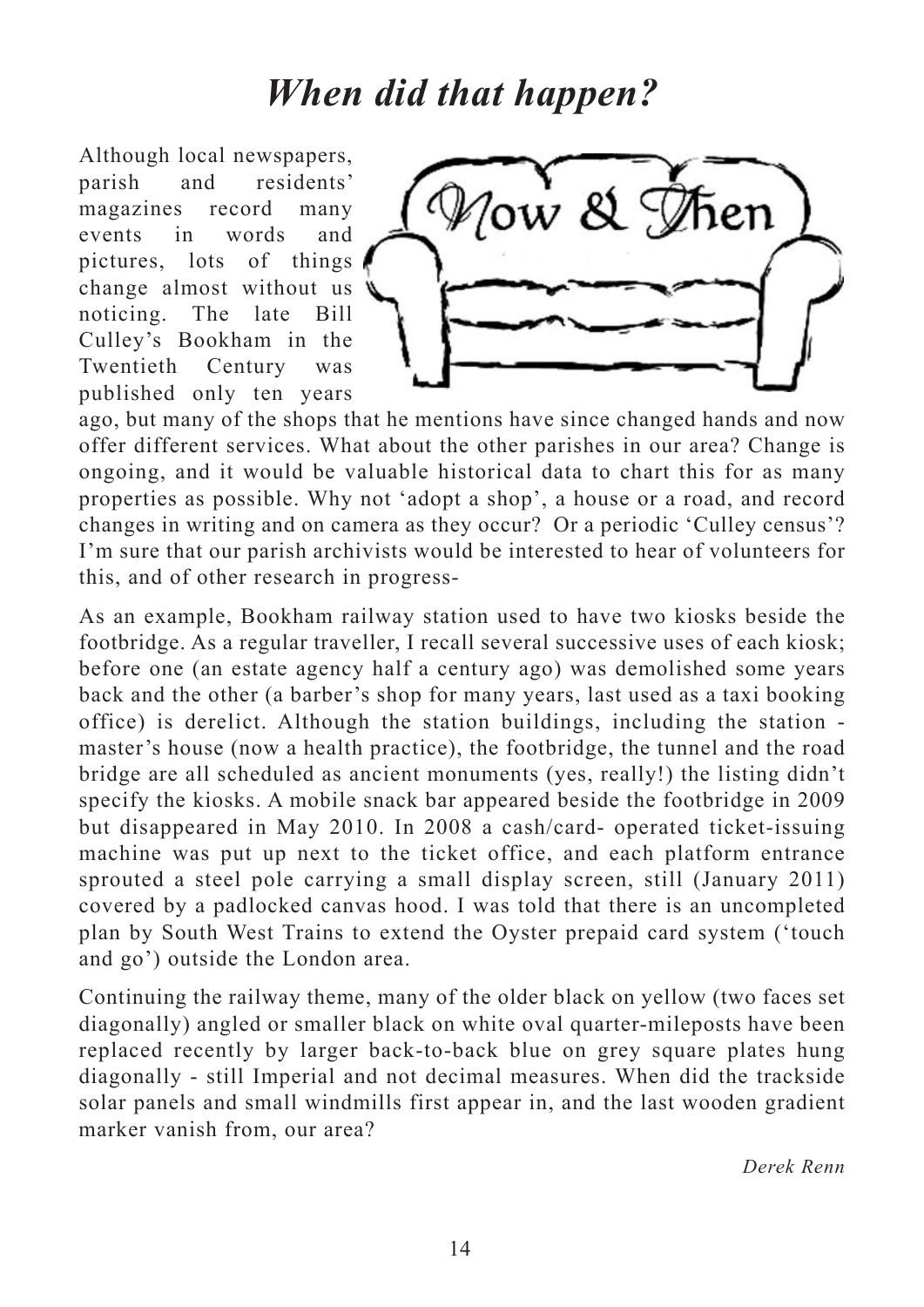# *My Favourite Building*

This was the theme for our Christmas social event on 17th December when members gave short presentations on their favourite building worldwide. Cold weather had been predicted and with evening temperatures starting at -4º C only but the most hardy ventured forth. We were greeted by our Master of Ceremonies Brian Hennegan and after selecting a glass of fine wine or a soft drink we were invited to sit at the decorated tables to partake from canapés and other goodies.

Bill Larkin started the proceedings with his favourite building The Letherhead Institute with its long history of community involvement and then taking a look at what its



*Brighton Pavilion*

future might be. Linda Heath chose Hampton cottage describing its long history of inhabitants and also the effect on her of the damage caused to the building in 2007. The history of the Brighton Pavilion was the subject chosen by Gwen Hoad and the connection the building had with her family. David Lokkerbol had the Vauxhall Cross Government building in London chosen

because of its iconic architecture while St Olaf's Church in Balstrand, Norway with its wooden structure had a special meaning for Goff Powell. Brian Hennegan found particular inspiration from Guildford Cathedral and Fred Meynen ended with his 50 year old garden shed full of old garden tools.

Mince pies and coffee were then served while the raffle was drawn and we all went out into the cold night air with the temperature down to -7 C. Next morning we woke up

to a snow covered landscape!

Grateful thanks to Vivien, Doug, Roz, Lindsay and Margaret for their help and to 'Bob the Builder' Brian Hennegan for being such an entertaining and excellent MC.

*Fred Meynen*



*Fred's Shed*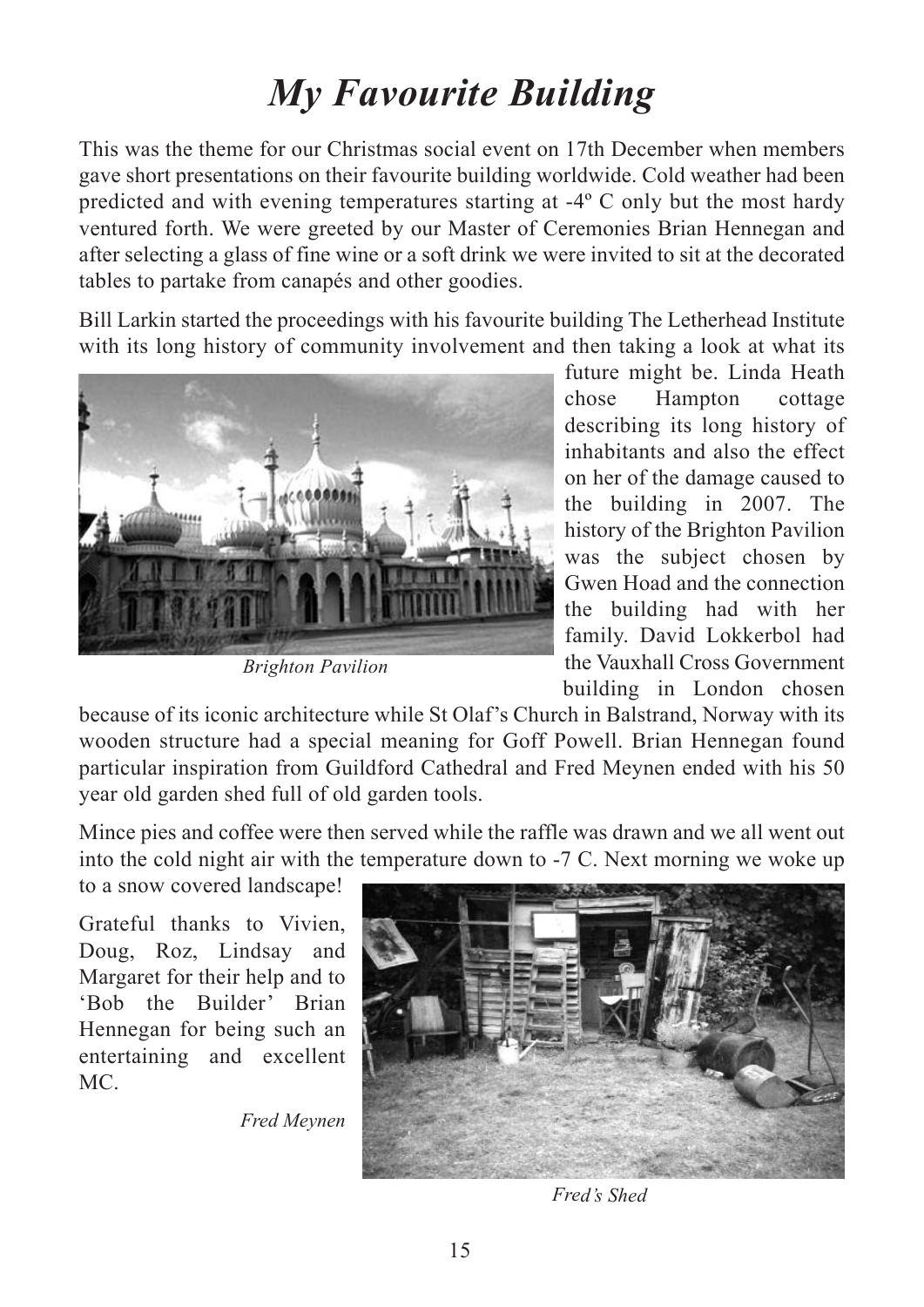# *Searching for Stane Street Mickleham Downs to Ewell London Road*

Roman roads interest many people, as the large audience for our November meeting clearly showed. Our speaker, Alan Hall, is secretary of the Roman Studies Group of the Surrey Archaeological Society and had carried out research on the local roads for his MA degree. As he explained, the Romans didn't give their roads names. Stane (Anglo-Saxon for stone) Street (way) was a later name, and even more recent was Pibble Lane. Stane Street could be traced from London Bridge through Streatham (a place-name often found on the line of a Roman road) to Ewell, the line being mainly marked today by the A24. Until recently the position of the road between the Organ Inn and North Holmwood was uncertain.. Thereafter Stane Street could be followed (particularly along the A29 through Ockley) to Chichester, a Roman town, and the coast and harbours beyond.

The speaker described the literature on the road, from Hilaire Belloc's fanciful ideas, Captain Grant's accurate survey, Stanley Winbolt's excavations and Ivan Margary's 'Roman Ways in the Weald' ground-breaking in more ways than one. A Roman roadbook (the ' Antonine Itinerary') directed the traveller from Londinium to Noviomagnum (Chichester) in a roundabout way via Silchester and Winchester. Recently a direct Roman road from Winchester to London had been traced through Hampshire but its route beyond Farnham was uncertain.

Although Roman roads were remarkably correctly aligned between their final destinations, they were not absolutely straight. They wavered by a few degrees between each pair of high points used for surveying, and to avoid steep slopes (like Box Hill). At present the line of Stane Street between Juniper Hill and North Holmwood is unknown. The Mole was probably forded at Burford (hence the name: 'Bridge' came later). Many test pits dug all over the Denbies hillside produced nothing, but old maps showed a straight alignment along the valley bottom into the Mole gap.



Alan described each of the local excavations across the line of Stane Street from the cutting of the M25 (still crossed by a right of way bridge here) and another to bury a gas pipeline, the leasing of an Epsom allotment for archaeology rather than horticulture, and testpits in private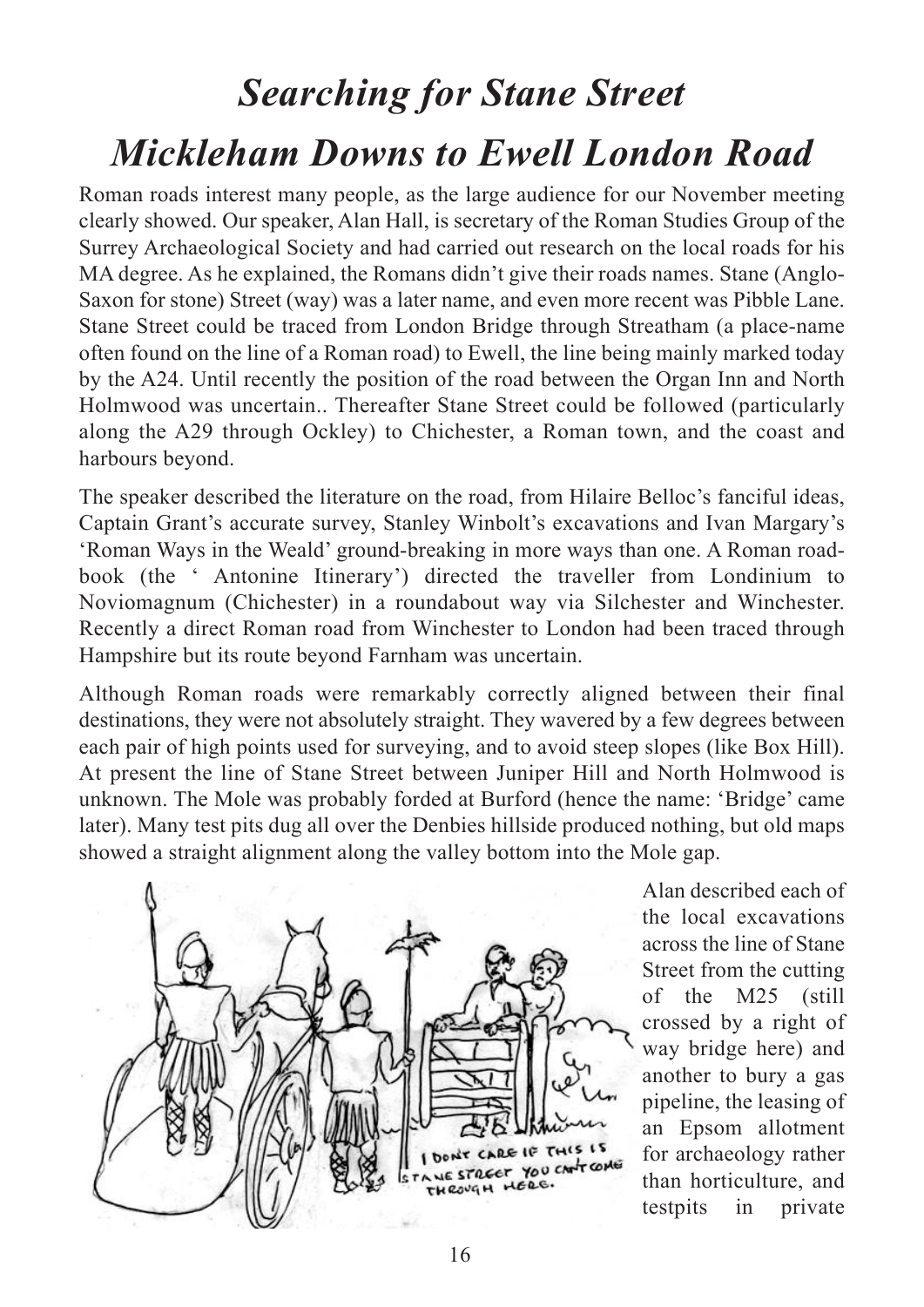

gardens (he recommended 1.5 metres square to give enough elbow-room). Where still complete, the road was metres (20 Roman feet) wide, built of flints covered in pebbly gravel, set whenver possible on solid chalk, not London clay or sand. Chalk and clay are slippery when wet: flints give a surer footing. A certain standard of proof of a road was necessary: alignments suggested by extending the known line had proved incorrect. Hedges could be deceptive, but old photographs could show terraces up to 3 metres high which had been ploughed out later.

Mr Hall's research had shown that Roman road construction here followed a line marked by a plough. Side ditches for drainage were not universal: often there was only one ditch on the uphill side of a terraceway, or the ditches were the result of quarrying for roadmetal. Slight changes of alignment occurred not only at major adjustments but also at intermediate (usually high) points of the route. Blanks drawn in Ewell (where he was working with Frank Pemberton) might indicate a double Zbend here, perhaps for reasons related to the lakes and ponds. Stane Street was disused by the fourth century AD.

Among his answers to the many questions put to him, the speaker said that there were Roman stone bridges in northern England, At Alfoldean there were traces of the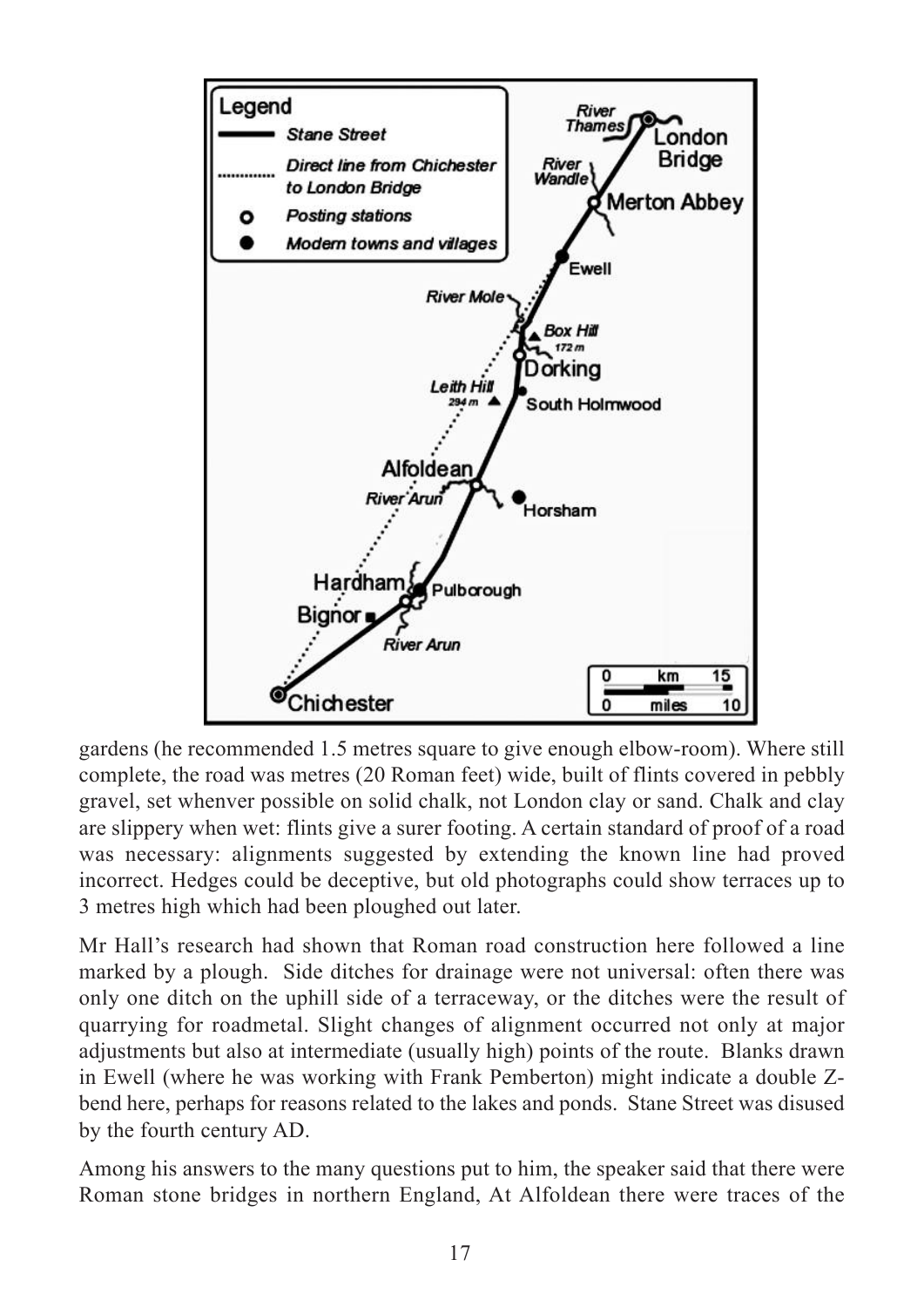wooden bridge by which Stane Street crossed the river Arun. Roads sank below the surface because of natural action (blown or washed-down soil and leaves, disturbance by earthworms as Charles Darwin had demonstrated on the site of the Abinger villa). Responsible detectorists might help by detecting metal finds (an iron axle-pin of the first century AD had been found near Cherkley Court many years ago). He was doubtful about the purpose of the side road to the Ashtead villa -its very light construction suggested to him that it was a temporary trackway built to allow the removal of robbed stone, tiles and bricks.

*Derek Renn*

# *Newsletter Costs and Production*

At a recent meeting of the Executive Committee it was decided that the Society should try and reduce the costs of producing the newsletter. The format and the content are not to be compromised but other ways of producing the newsletter were discussed. The two suggestions below were discussed at length as being worth a trial and the committee would welcome your comments on them.



## **1. Online Production**

In this day of increasing computerization it was felt that some members might be more than happy to receive their Newsletter on line. At the moment it is produced on a PDF format which is easily emailed to anyone who wishes to receive it that way. It will of course be produced as a hard copy to be collected, delivered or posted as at present to all other members.

The advantages of such a scheme are threefold: a) ease and convenience of delivery to members b) reduction in printing costs and c) reduction in postage costs.

## **2. Advertising in the Newsletter**

As another way of increasing the awareness of the Society and its Newsletter the committee thought that having, perhaps, four pages of advertising by local companies/restaurants etc. would be an asset. The cost of these would be very reasonable, in the region of £60 for half a page for the four editions published in a year.

As a committee we would like to hear your views on the above suggestions and if you know of anyone who would like to advertise please contact the editor, Martin Warwick, myself or any other officer of the Society.

*David Wall, Membership Secretary*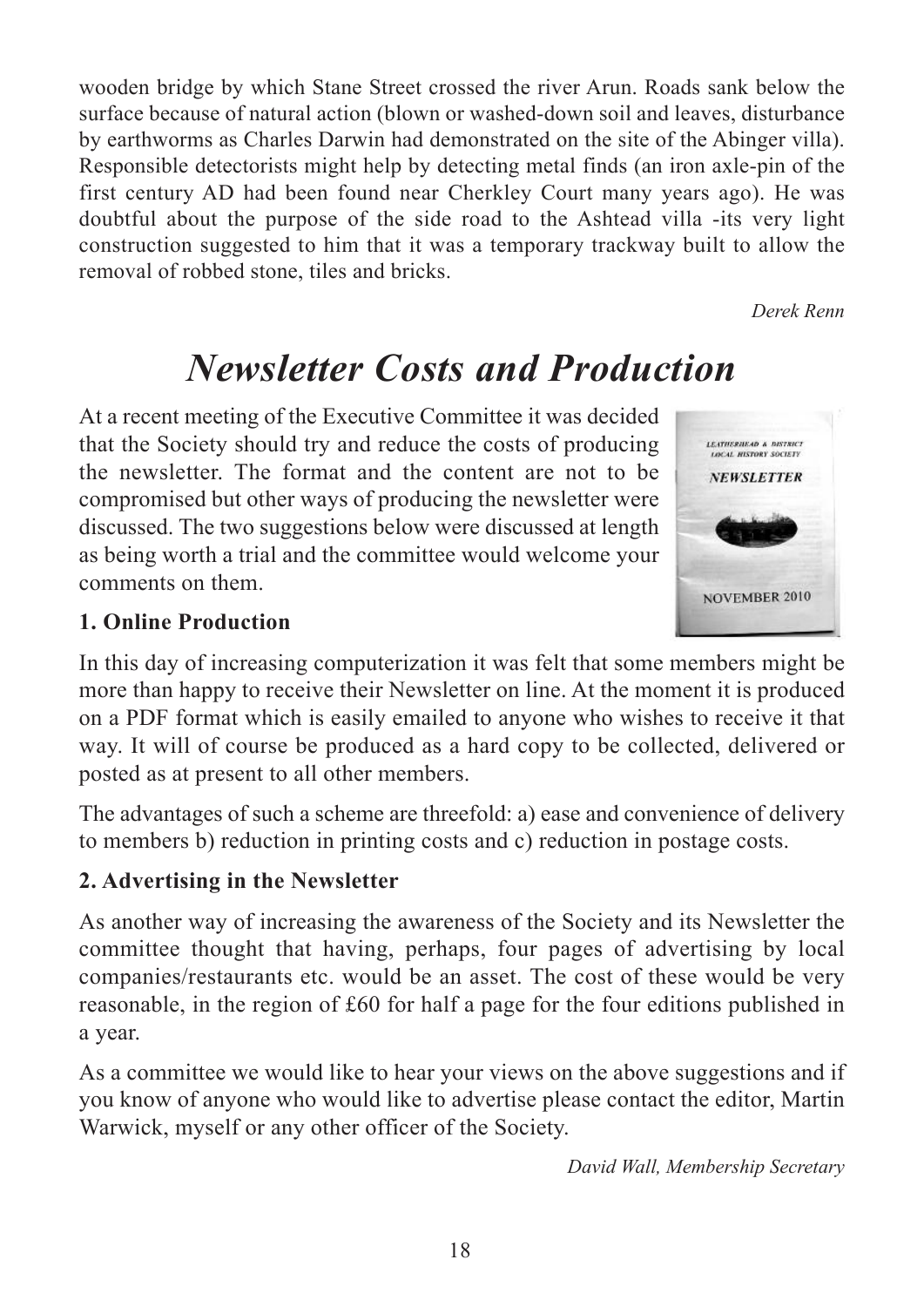# *News from the Museum Committee*



The museum closed on 12th December and will reopen during the first week in April. As usual we will try to change as many displays as possible during the closed period but, as usual, there is a shortage of manpower to get it all done during this limited period. The temporary displays from the Heritage Open Days weekend have been removed and we will re-instate the permanent ones in time for the reopening.

We are still receiving items for accession without any paperwork and this makes it impossible to complete the documentation or to establish our title to them. As we said in the last Newsletter, there has been a CB radio in the office for months now with no accession forms or information as to why it is there. We had hoped that the steward who put it there would have given us the details, but there has been no response. Is it being offered to the museum? There must be someone who took it in or put it in the office.

I would repeat the appeal made last year for more people to help in the museum. If you don't want to get involved in the documentation at least you may be willing to help by cleaning and re-arranging the displays before we re-open.

*Peter Tarplee*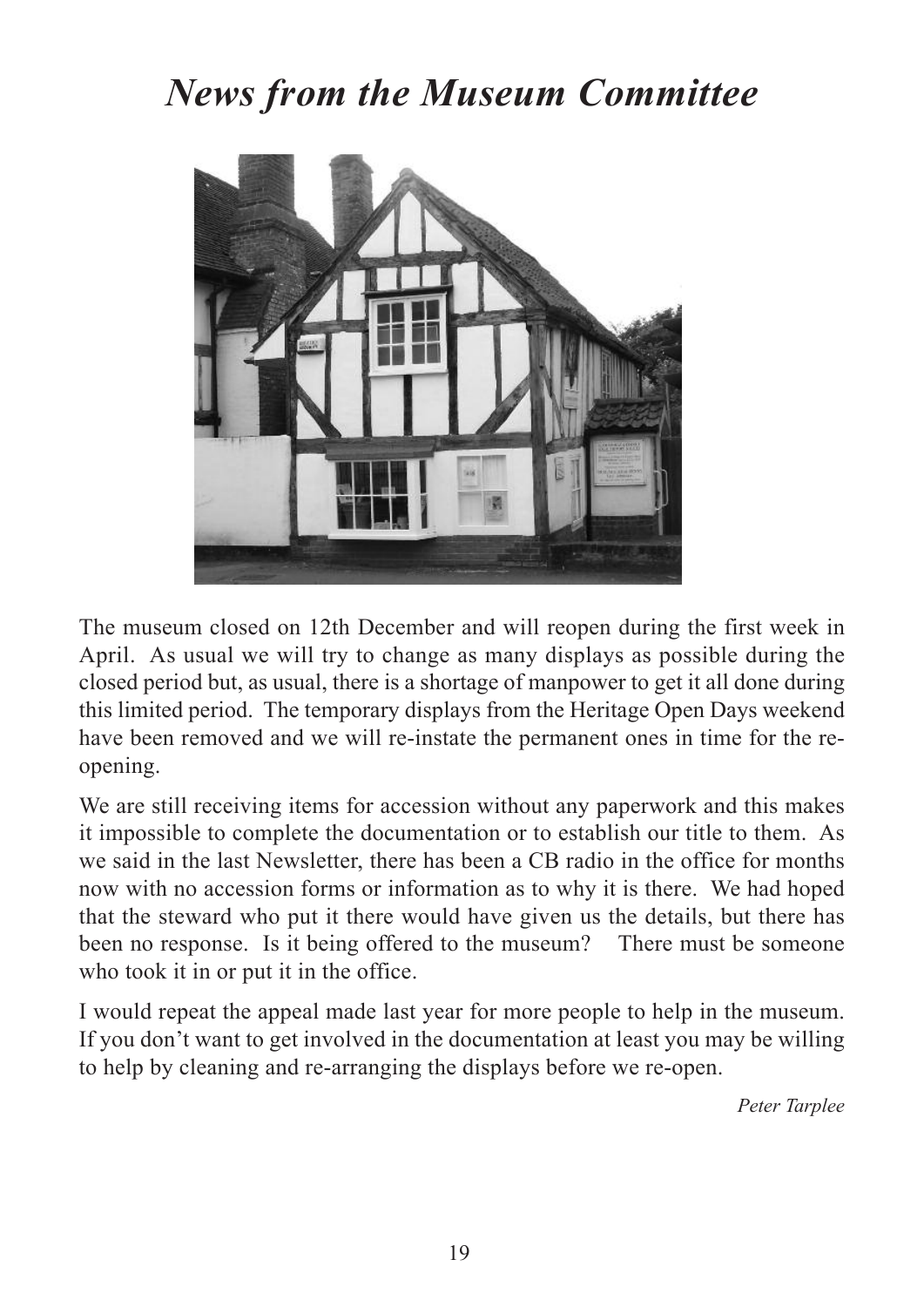# *Anthony Hope*

St John's School in Leatherhead was originally founded in 1851 by <sup>a</sup> clergyman who was vicar in St John's Wood, north London. It was founded with <sup>a</sup> dual purpose, to offer free education for the sons of poor clergymen and to provide <sup>a</sup> choir for his large church. It first moved into Kilburn and it was not until 1872 that it moved to Leatherhead. One of its first headmasters was the Reverend Edward Connerford Hawkins. His wife was Jane Isabella Grahame (an aunt of Kenneth Grahame, author of Wind in the Willows) and they had three children Geoffrey, Joan and Anthony.

Anthony whose full name was Anthony Hope Hawkins was educated at St John's until old enough to be sent to Marlborough College, where he edited



The Marlburian. He won <sup>a</sup> scholarship to Balliol College at Oxford University in 1881. He played football for his college, took <sup>a</sup> first-class degree in Classics, and was one of the rare Liberal presidents of the Oxford Union, becoming known as <sup>a</sup> good speaker.

Anthony is better known as Anthony Hope, the English novelist and playwright. He was <sup>a</sup> prolific writer, especially of adventure novels and is remembered best for the two books: The Prisoner of Zenda (1894) and its sequel Rupert of Hentzau (1898). These works, 'minor classics' of English literature, are set in the fictional country of Ruritania and spawned the genre known as Ruritanian romance. Anthony Hope was England's rival to Alexandre Dumas, with his books matching the popularity of The Count of Monte Cristo and The Man in the Iron Mask

He trained as <sup>a</sup> lawyer and barrister, being called to the Bar by the Middle Temple in 1887. He had time to write, as his working day was not overly full during these first years, and he lived with his widowed father, then vicar of St Bride's Church, Fleet Street.

His short pieces appeared in periodicals, but for his first book he was forced to resort to <sup>a</sup> vanity press. A Man of Mark (1890) is notable primarily for its similarities to Zenda: it is set in an imaginary country, Aureataland, and features political upheaval and humour. More novels and short stories followed, including Father Stafford in 1891 and the mildly successful Mr Witt's Widow in 1892. He stood as <sup>a</sup> Liberal candidate for the Southern Division of South Bucks in the election of 1892 but was not elected. In 1893 he wrote three novels (Sport Royal, A Change of Air and Half-a-Hero) and <sup>a</sup> series of sketches that first appeared in the Westminster Gazette and were collected in 1894 as The Dolly Dialogues, illustrated by Arthur Rackham. Dolly was his first major literary success. AEW Mason deemed these conversations 'so truly set in the London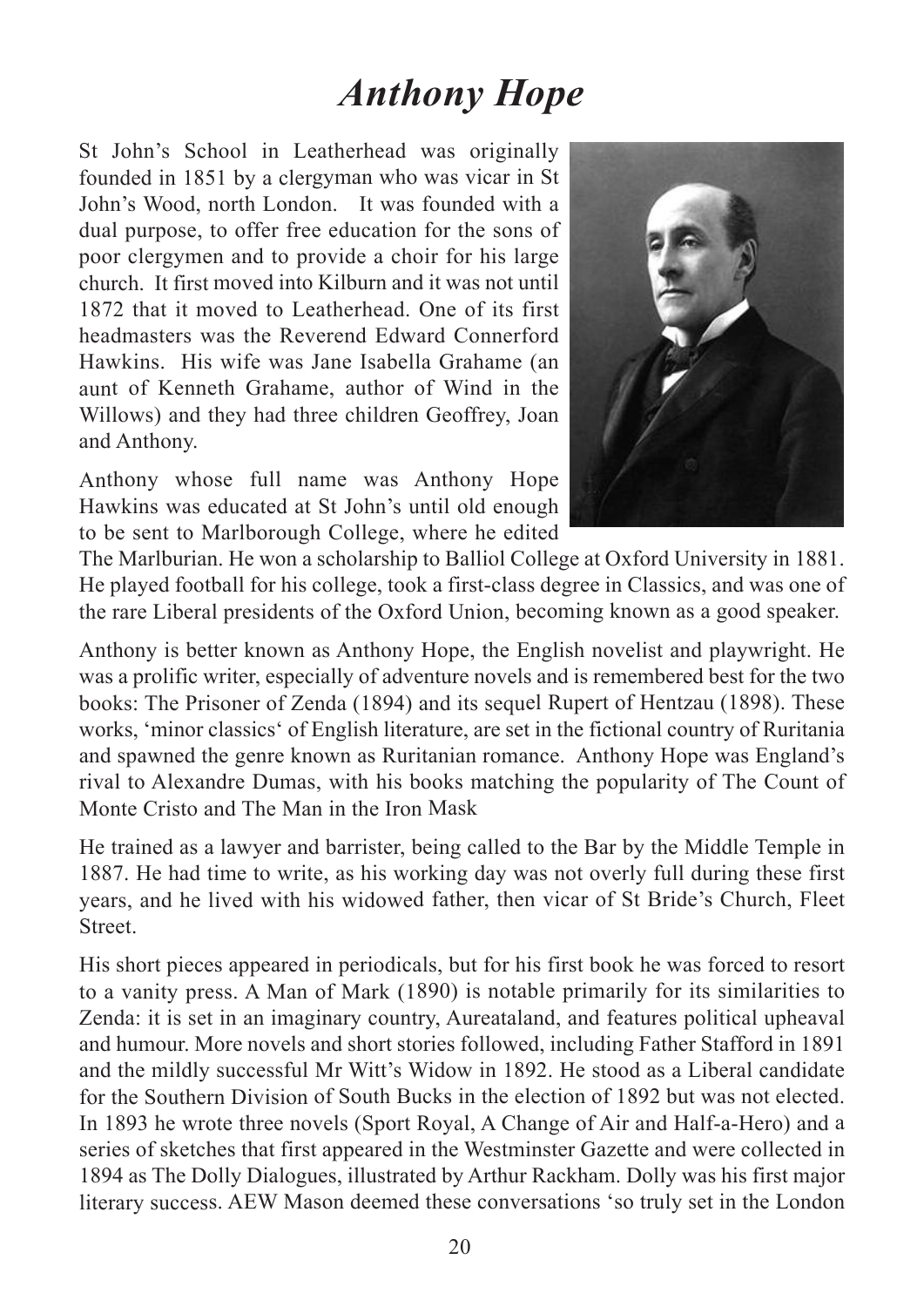of their day that the social historian would be unwise to neglect them' and said they were written with 'delicate wit and a shade of sadness.'

The idea for his tale of political intrigue, The Prisoner of Zenda, being the history of three months in the life of an English gentleman, came to him at the close of 1893 as he was walking in London. He finished the first draft in a month, and the book was in print by April. The story is set in the fictional European kingdom of 'Ruritania', a term which has come to mean 'the novelist's and dramatist's locale for court romances in a modern setting.'Zenda achieved instant success, and its witty protagonist, the debonair Rudolf Rassendyll, became a well-known literary creation. The novel was praised by Mason, the literary critic Andrew Lang, and Robert Louis Stevenson. The popularity of Zenda convinced him to give up the 'brilliant legal career that seemed to lie ahead of him' to become a full-time writer, but he 'never again achieved such complete artistic success as in this one book.' Also in 1894, Hope produced The God in the Car, a political story.

The sequel to Zenda, Rupert of Hentzau, begun in 1895 and serialised in the Pall Mall Magazine, did not appear between hard covers until 1898. A prequel entitled The Heart of Princess Osra, a collection of short stories set about 150 years before Zenda, appeared in 1896. He also co-wrote, with Edward Rose, the first stage adaptation of Zenda, which appeared on the London stage that year. He alone wrote the dramatic adaptation of Rupert of Hentzau in 1899.

He wrote 32 volumes of fiction over the course of his lifetime, and he had a large popular following. In 1896 he published The Chronicles of Count Antonio, followed in 1897 by a tale of adventure set on a Greek island, entitled Phroso. He went on a publicity tour of the United States in late 1897, during which he impressed a New York Times reporter as being somewhat like Rudolf Rassendyll - a well-dressed Englishman with a hearty laugh, a soldierly attitude, a dry sense of humour, 'quiet, easy manners' and an air of shrewdness.

In 1898 he wrote Simon Dale, an historical novel involving the actress and courtesan Nell Gwyn. Marie Tempest appeared in the dramatisation, called English Nell. One of Hope's plays, The Adventure of Lady Ursula, was produced in 1898. This was followed by his novel The King's Mirror (1899), which He considered one of his best works. In 1900, he published Quisanté, and he was elected



*Film Versions from 1922 to 1988*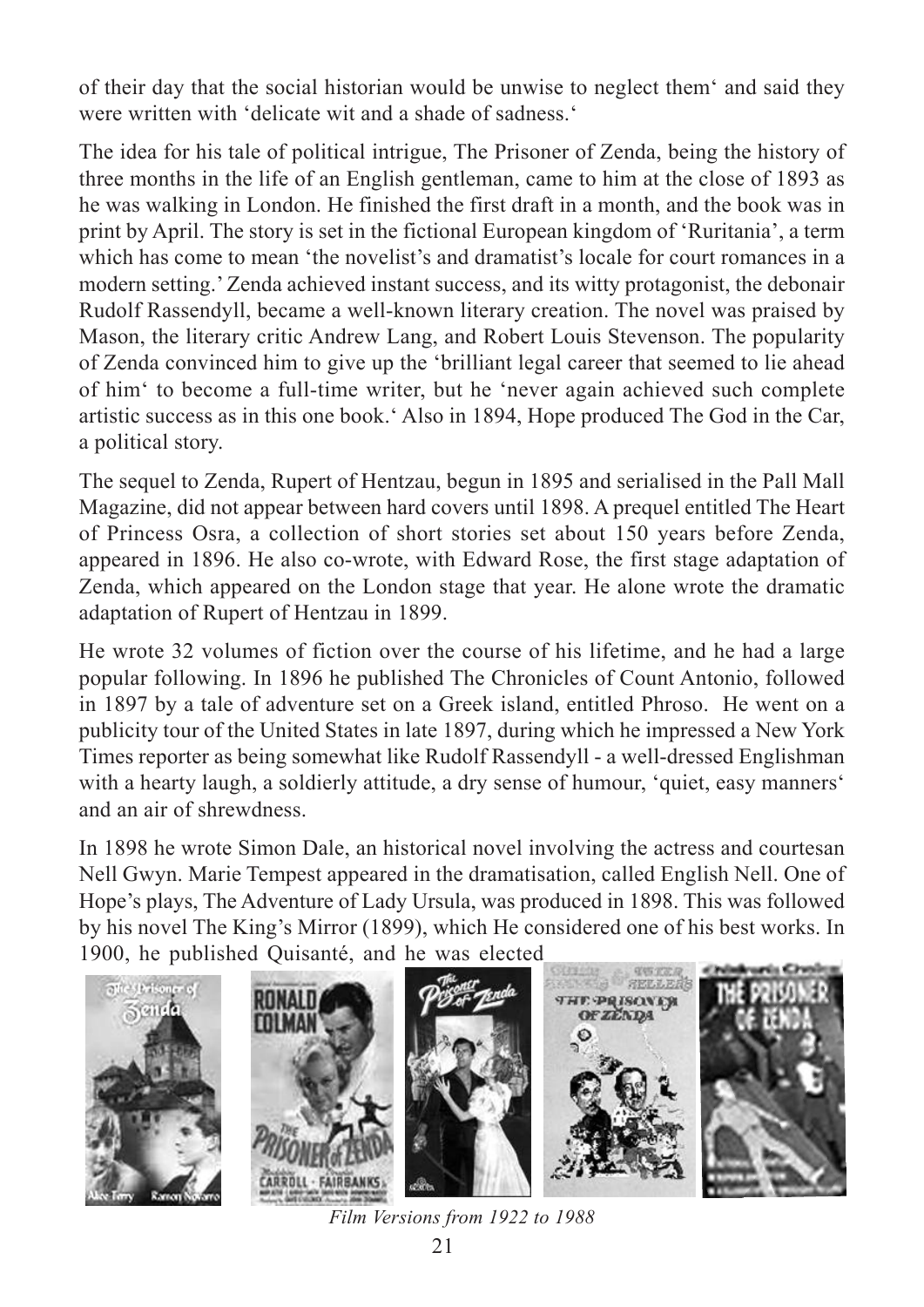chairman of the committee of the Society of Authors. He wrote Tristram of Blent in 1901 and Double Harness in 1904, followed by A Servant of the Public in 1905, about the love of acting. In 1906, he produced Sophy of Kravonia, a novel in a similar vein to Zenda which was serialised in the Windsor Magazine; Roger Lancelyn Green is especially damning of this effort. In 1910, he wrote Second String, followed by Mrs Maxon Protests the next year.



In addition, he wrote or co-wrote many plays and some political non-fiction during the First World War, some under the auspices of the Ministry of Information. Later publications included Beaumaroy Home from the Wars, in 1919, and Lucinda in 1920. Lancelyn Green asserts that he was 'a first-class amateur but only a second-class professional writer.

He married Elizabeth Somerville (1885/6–1946) in 1903, and they had two sons and a daughter. He was knighted in 1918 for his contribution to propaganda efforts during World War I. He published an autobiographical book, Memories and Notes, in 1927. He died of throat cancer at the age of 70 at his country home, Heath Farm at Waltonon-the-Hill. He is buried in Leatherhead Parish Church.

His memory is secured by the enduring popularity across the decades of The Prisoner of Zenda. In Hawkins' own lifetime, that book was filmed twice, in 1913 (James K. Hackett, Beatrice Beckley and David Torrence), and 1922 (Ramon Novarro and Alice Terry). During the sound era, the 1937 (Ronald Colman, Madeline Carroll and Douglas Fairbanks) Selznick production (still one of the greatest swashbucklers ever made) was followed by a shot-for-shot remake in 1952 (Stewart Granger, Deborah Kerr and James Mason), and a 1979 (Peter Sellers, Lynne Frederick, Lionel Jeffries, and Elke Sommer), comic version not strictly true to the book but has been thought by many to capture its spirit very well. In 1988 the Australians released a children's animation, comedyadventure film, very loosely based on the classic swashbuckler.

*Goff Powell*

# *Ted Bowley*

Edward Bowley's father (also Edward) was a gardener and was born at Slindon, Sussex in 1856. In 1881 he was lodging with Henry Champion, a blacksmith who lived at Oaktree Cottage, Byfleet. In 1852 he married Henry's daughter Jane. Their first son was called Arthur and their second son was Edward who was born in Leatherhead in1890. How he came to be born in Leatherhead is not obvious, perhaps his mother had been staying with her family in the area. The family home in 1891 was at Clayton Court Lodge, Hill Brow, Sussex near Liss, Hampshire.

His father must have been a cricket enthusiast because he had a wicket made in a field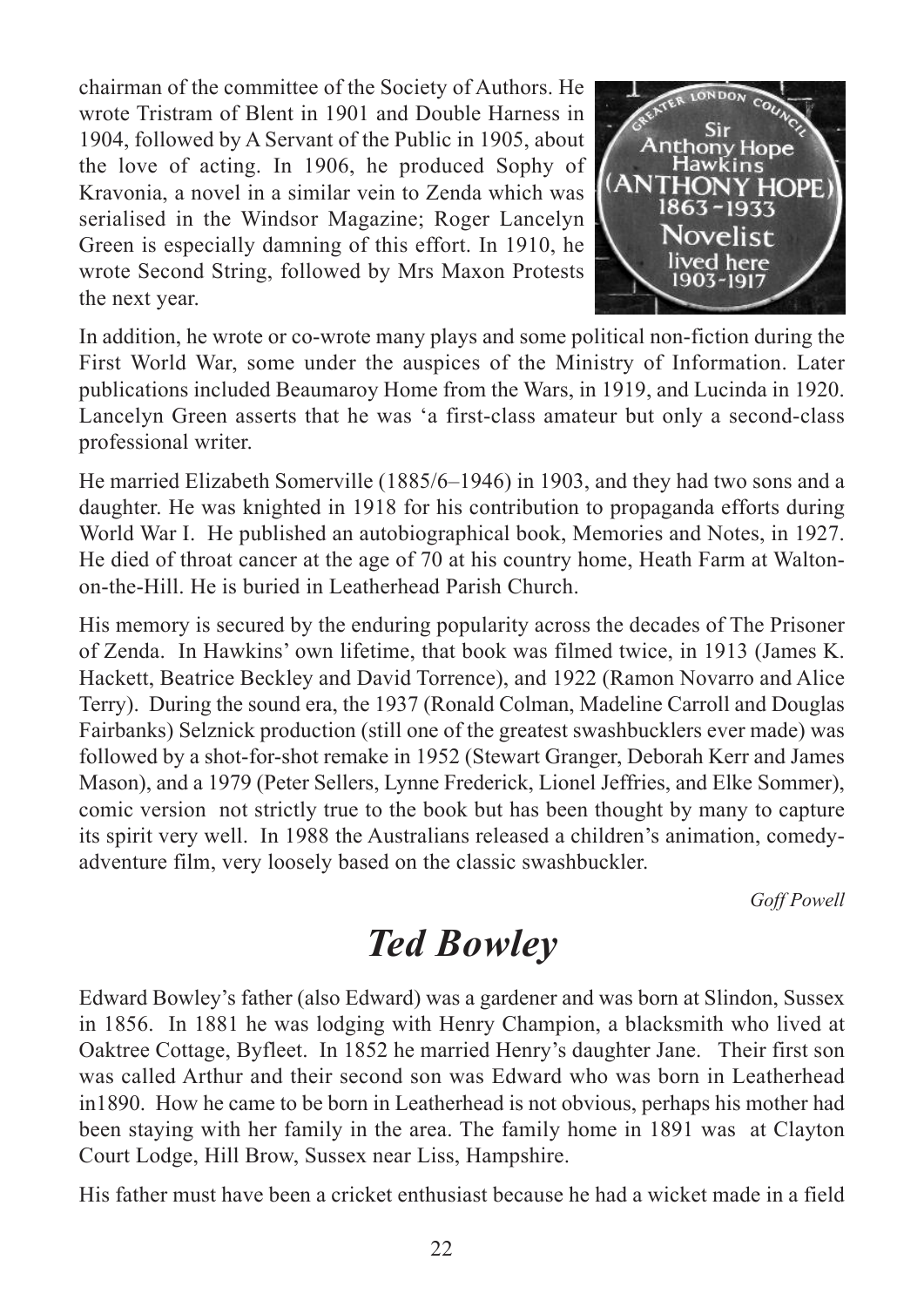

at the back of the house. It seems bowling was his speciality, for he would give good length deliveries to his youngest son, thus providing good batting practice that would stand him in good stead for the future. He learned his early cricket at Liss and nearby Stodham Park, these being the first clubs he played for before he went to the Sussex nursery having qualified by residence for Sussex. While at Brighton he improved as the result of batting in good company, owing much to the excellent advice given him by Joe Vine and Albert Relf.

Henry played his first match for Sussex in 1912 and in the following season took part in only four County games but in 1914 he became a regular member of the side and in County matches, with a highest innings of 84, scored 1,170 runs and averaged over 27. Then came the war and for him, as for very many others, cricket had to be

given up for the more serious business. He joined the Army and did not play again until the season of 1920. For the next 14 seasons he was a reliable run-getter for his county and for the three seasons from 1927 to 1929 was among the heaviest scorers in the country. At 39, he was called up for two Test matches against South Africa in 1929, and the following winter he toured New Zealand and Australia with Harold Gilligan's MCC team, playing in three of the four Test matches against New Zealand. He scored 109 at Auckland.

He shared in several big partnerships for Sussex, two of them still county records. In 1921, he put on 385 for the second wicket with Maurice Tate against Northamptonshire at



Northampton. Against Gloucestershire at Hove in 1929, he hit an undefeated 280 in a day and shared a first-wicket partnership of 368 with Jim Parks senior. This Sussex record was beaten four years later when, with John Langridge, he put on 490 runs. This is the third highest first-wicket partnership in England, the fourth highest of all time and the eighth highest partnership for any wicket in first-class cricket. In this partnership, against Middlesex at Hove, he made his highest score, 283. He was also a useful leg-spin bowler, regularly taking around 50 wickets a season. In 1928, he took 90 wickets as well as scoring 2,359 runs.

In 1930 he was Wisden Cricketer of the Year. He retired from First Class cricket in 1934. On his retirement he moved to Winchester, where for 23 seasons successive generations of boys profited from his coaching and enjoyed his friendship.

He died in Winchester Hospital on July 9, 1974.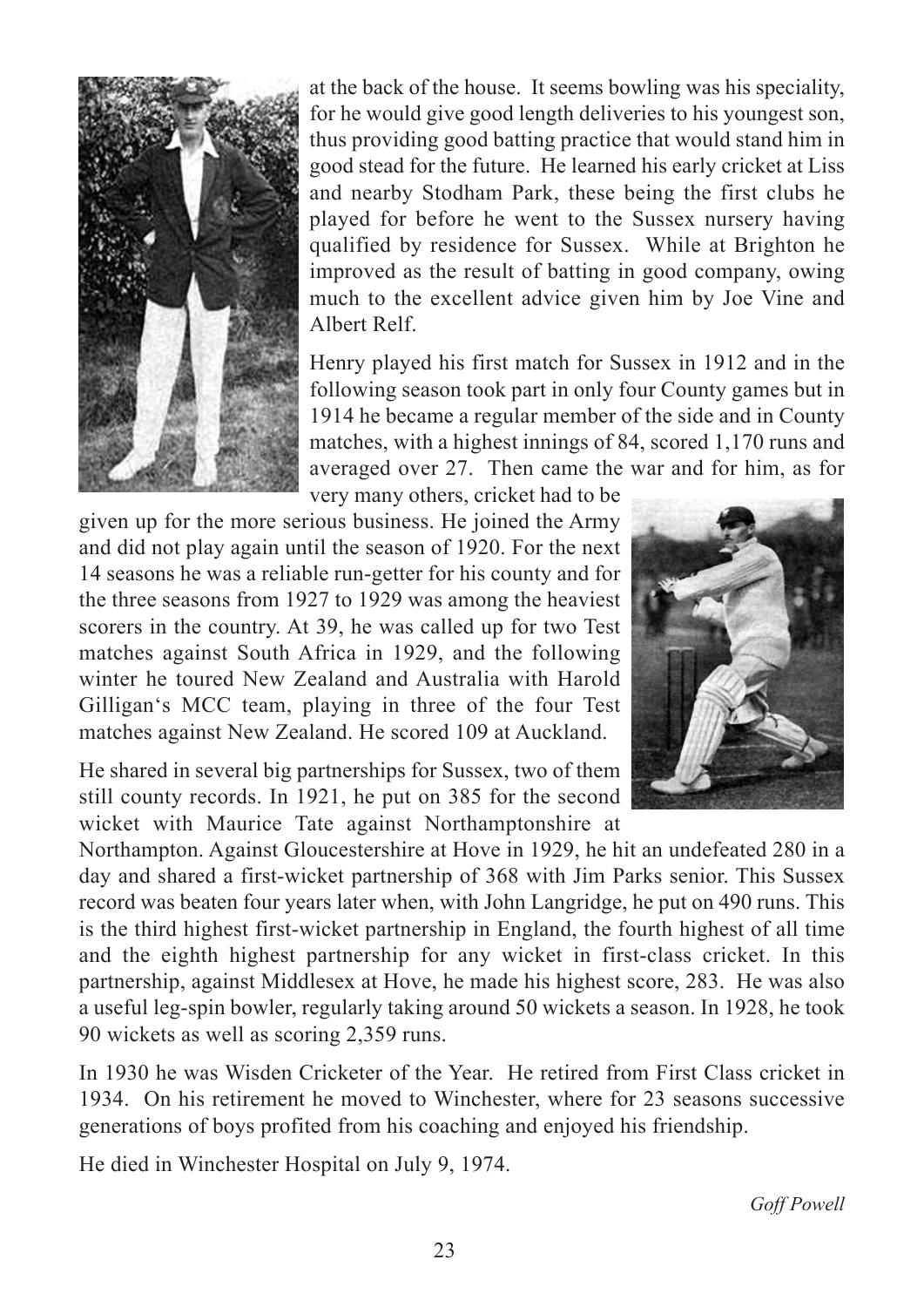# *Spring Lecture Programme*

# **Lectures at The Letherhead Institute (top of The High**

# **Street) - Coffee 7.30pm lecture 8.00pm admission £1 All**

# **are Welcome**

## **18th February 'Guildford Past and Present ' by Phillip Hutchinson**

Phillip is the Senior Custodian of The Guildford Castle Keep. He has published several books about Guildford and is a popular tour guide.

#### **18th March 'Dowsing and Dowsing for History ' by Keith Harmon**

Keith is a Council Member of The British Society of Dowsers and a registered instructor. He is also Chairman of The Middlesex and Surrey Archaeological Dowsers who made interesting finds at Polesden Lacey.

# **15th April AGM followed by - lecture 'Fetcham Parish Boundary and Beating The Bounds ' by Alan Pooley**

Alan is a local historian and archivist for Fetcham. He is Manager of Leatherhead Museum of Local History

### **20th May 'Lovelace in Surrey : A Project' by Peter Hattersley and**

### **Andrew Norris**

The project was launched in 2003 and is a partnership between the Horsley Countryside Preservation Society and The Forestry Commision. Peter is the project co-ordinator and Andrew the project surveyor.

### **Additional Visit:**

#### **11th May Wednesday - Visit to Mickleham.**

11.0 a.m. Guided tour of St Michael's Church. Lunch – own arrangements. Afternoon - Optional walk to parts of Stane Street close to the village. Applications to John Wettern, 01372 459277 or johnwettern@ntlworld.com

*Dr Fred Meynen Programme Secretary tel 01372 372930 email fredmeynen@live.co.uk*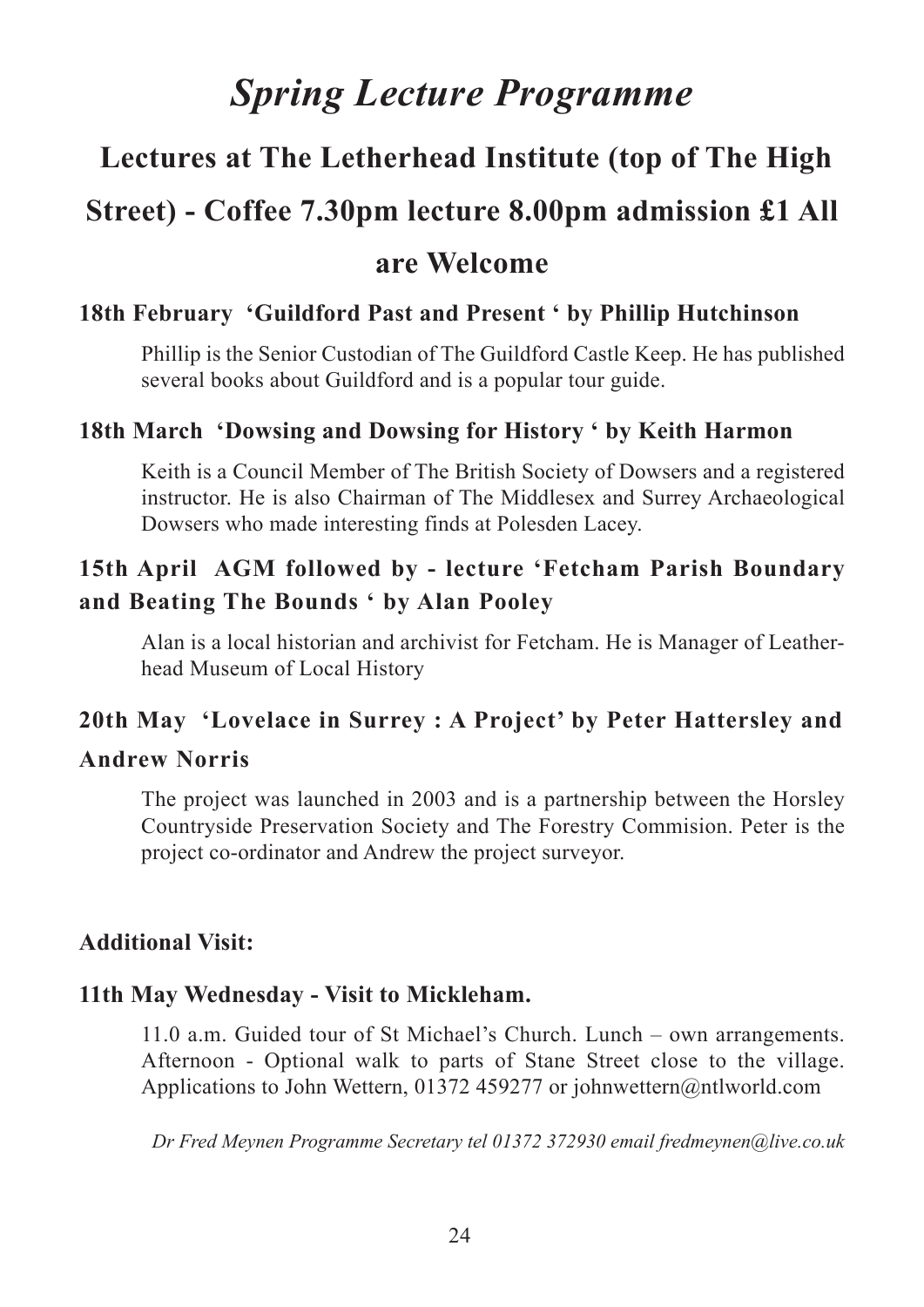Archaeology

| <b>ARCHAEOLOGY SECRETARY</b>                                                 |              | David Hartley | 01372 377839<br>07947 471165                          |
|------------------------------------------------------------------------------|--------------|---------------|-------------------------------------------------------|
| The Newsletter is published quarterly in February, May, August and November. |              |               |                                                       |
| <b>NEWSLETTER EDITOR</b> Martin Warwick                                      |              |               | 01372 453717<br>Email: martin warwick@hotmail.com     |
| May Edition – Articles - not later than Friday 8th April                     |              |               |                                                       |
| The Website www.leatherheadlocalhistory.org.uk                               |              |               |                                                       |
| <b>WEBSITE EDITOR</b>                                                        | Frank Haslam |               | 01372 379341                                          |
| <b>Proceedings</b>                                                           |              |               |                                                       |
| <b>PROCEEDINGS EDITOR</b>                                                    | Barry Cox    |               | 01372 273167                                          |
|                                                                              |              |               | Forge Cottage, 11 Blacksmith Close, Ashtead, KT21 2BD |
|                                                                              |              |               | Email: barry cox@btopenworld.com                      |
| Records                                                                      |              |               |                                                       |
| <b>RECORDS SECRETARY</b>                                                     | (Vacancy)    |               |                                                       |

The Society has some archival material, documents, illustrations and maps which may be accessed through the following members:

| Ashtead                      | Jack Willis |
|------------------------------|-------------|
| Bookham                      | tba         |
| Fetcham documents            | Alan Pooley |
| Fetcham photographs and maps | Ed Tims     |
| Leatherhead document         | John Derry  |
| Leatherhead photographs      | Linda Heath |
| Leatherhead maps             | Alan Pooley |

The Historical Enquiry Service offers to seek answers to questions about the history of Leatherhead, Ashtead, Bookham and Fetcham submitted via the Museum

| <b>CO-ORDINATOR</b>          | (Vacancy)   |              |
|------------------------------|-------------|--------------|
| Sales of L&DLHS Publications |             |              |
| <b>SALES SECRETARY</b>       | Goff Powell | 01372 374923 |